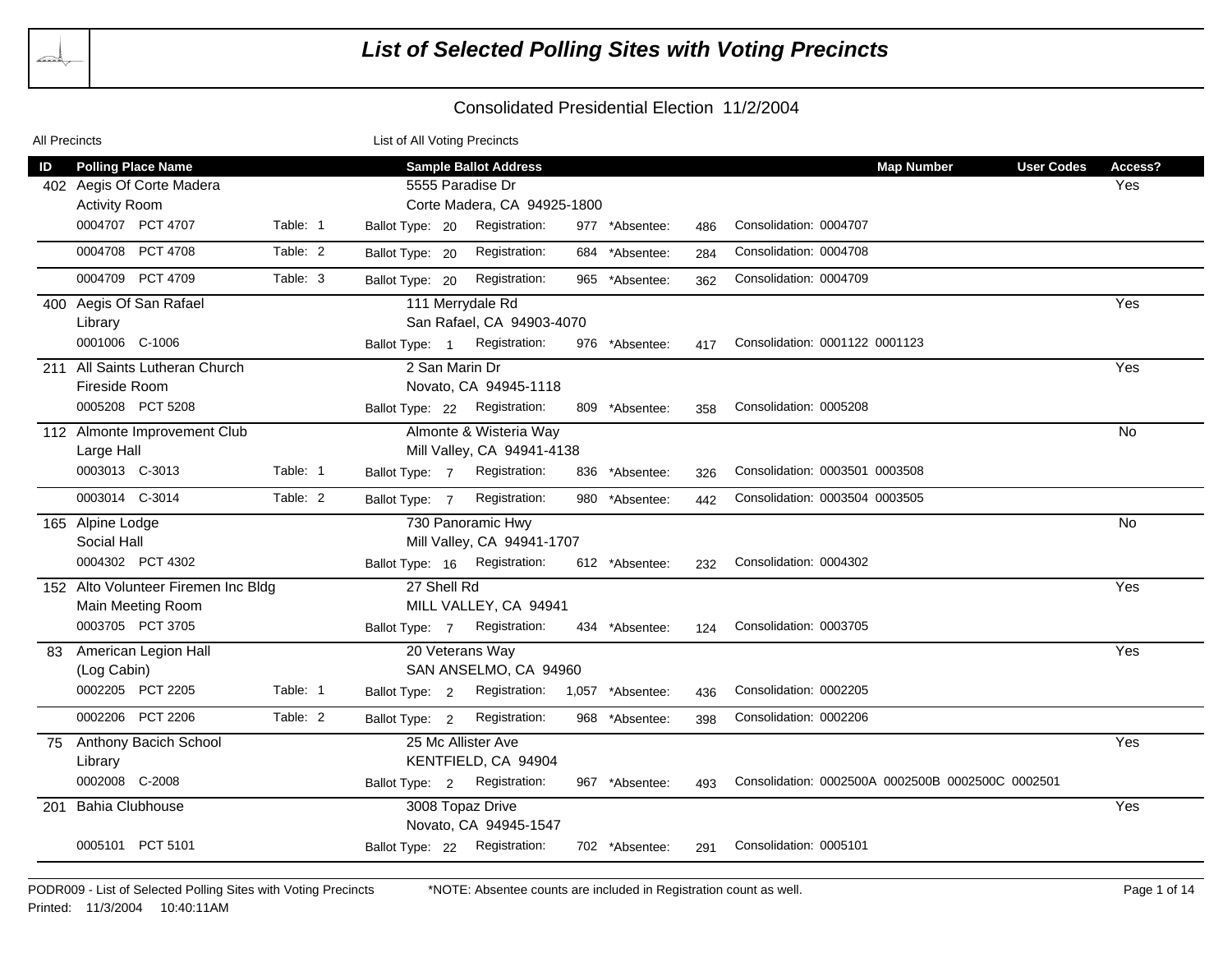| All Precincts |                                   |          | List of All Voting Precincts |                              |     |                  |     |                                                                                  |                   |            |
|---------------|-----------------------------------|----------|------------------------------|------------------------------|-----|------------------|-----|----------------------------------------------------------------------------------|-------------------|------------|
| ID            | <b>Polling Place Name</b>         |          |                              | <b>Sample Ballot Address</b> |     |                  |     | <b>Map Number</b>                                                                | <b>User Codes</b> | Access?    |
|               | 349 Bel Marin Community Center    |          |                              | 4 Montego Key                |     |                  |     |                                                                                  |                   | <b>Yes</b> |
|               | Large Room                        |          |                              | Novato, CA 94949-5301        |     |                  |     |                                                                                  |                   |            |
|               | 0005302 PCT 5302                  | Table: 1 | Ballot Type: 23              | Registration:                | 595 | *Absentee:       | 230 | Consolidation: 0005302                                                           |                   |            |
|               | 0005305 PCT 5305                  | Table: 2 | Ballot Type: 23              | Registration:                |     | 543 *Absentee:   | 193 | Consolidation: 0005305                                                           |                   |            |
|               | 133 Belvedere Community Center    |          |                              | <b>Community Road</b>        |     |                  |     |                                                                                  |                   | Yes        |
|               | Middle Room                       |          |                              | Belvedere, CA 94920          |     |                  |     |                                                                                  |                   |            |
|               | 0003401 PCT 3401                  | Table: 1 | Ballot Type: 9               | Registration:                |     | 800 *Absentee:   | 433 | Consolidation: 0003401                                                           |                   |            |
|               | 0003402 PCT 3402                  | Table: 2 | Ballot Type: 9               | Registration:                |     | 773 *Absentee:   | 383 | Consolidation: 0003402                                                           |                   |            |
|               | 334 Bennett House                 |          |                              | Claus Dr & Taylor Dr         |     |                  |     |                                                                                  |                   | Yes        |
|               | <b>Community Room/first Floor</b> |          |                              | FAIRFAX, CA 94930            |     |                  |     |                                                                                  |                   |            |
|               | 0002305 PCT 2305                  |          | Ballot Type: 4               | Registration:                |     | 886 *Absentee:   | 312 | Consolidation: 0002305                                                           |                   |            |
|               | 169 Bolinas Community Center      |          | <b>Wharf Rd</b>              |                              |     |                  |     |                                                                                  |                   | Yes        |
|               | Main Hall                         |          |                              | Bolinas, CA 94924            |     |                  |     |                                                                                  |                   |            |
|               | 0004015 C-4015                    | Table: 1 | Ballot Type: 2               | Registration:                |     | 643 *Absentee:   | 239 | Consolidation: 0004306B 0004306C 0004306D 0004306E 0004306F 0004306G<br>0004306H |                   |            |
|               | 0004307 PCT 4307                  | Table: 2 | Ballot Type: 2               | Registration:                |     | 463 *Absentee:   | 165 | Consolidation: 0004307                                                           |                   |            |
|               | 356 Cape Marin                    |          |                              | Laderman Lane                |     |                  |     |                                                                                  |                   | Yes        |
|               | Club House                        |          |                              | Greenbrae, CA 94904-2482     |     |                  |     |                                                                                  |                   |            |
|               | 0002103 PCT 2103                  | Table: 1 | Ballot Type: 2               | Registration:                |     | 587 *Absentee:   | 309 | Consolidation: 0002103                                                           |                   |            |
|               | 0002104 PCT 2104                  | Table: 2 | Ballot Type: 2               | Registration:                |     | 807 *Absentee:   | 410 | Consolidation: 0002104                                                           |                   |            |
| 97            | <b>Carpenters Union Hall</b>      |          |                              | 647 Lindaro St               |     |                  |     |                                                                                  |                   | Yes        |
|               | Large Hall                        |          |                              | San Rafael, CA 94901-3960    |     |                  |     |                                                                                  |                   |            |
|               | 0002017 C-2017                    | Table: 1 | Ballot Type: 5               | Registration:                | 927 | *Absentee:       | 363 | Consolidation: 0002903A 0002903B 0002906                                         |                   |            |
|               | 0002018 C-2018                    | Table: 2 | Ballot Type: 5               | Registration:                | 996 | *Absentee:       | 448 | Consolidation: 0002904 0002905                                                   |                   |            |
| 8             | Christ Presbyterian Church        |          |                              | 620 Del Ganado Rd            |     |                  |     |                                                                                  |                   | Yes        |
|               | Sanctuary                         |          |                              | SAN RAFAEL, CA 94903         |     |                  |     |                                                                                  |                   |            |
|               | 0001002 C-1002                    | Table: 1 | Ballot Type: 1               | Registration:                |     | 1,028 *Absentee: | 439 | Consolidation: 0001108 0001116                                                   |                   |            |
|               | 0001003 C-1003                    | Table: 2 | Ballot Type: 1               | Registration:                | 996 | *Absentee:       | 449 | Consolidation: 0001109 0001115                                                   |                   |            |
|               | 0001113 PCT 1113                  | Table: 3 | Ballot Type: 1               | Registration:                |     | 947 *Absentee:   | 471 | Consolidation: 0001113                                                           |                   |            |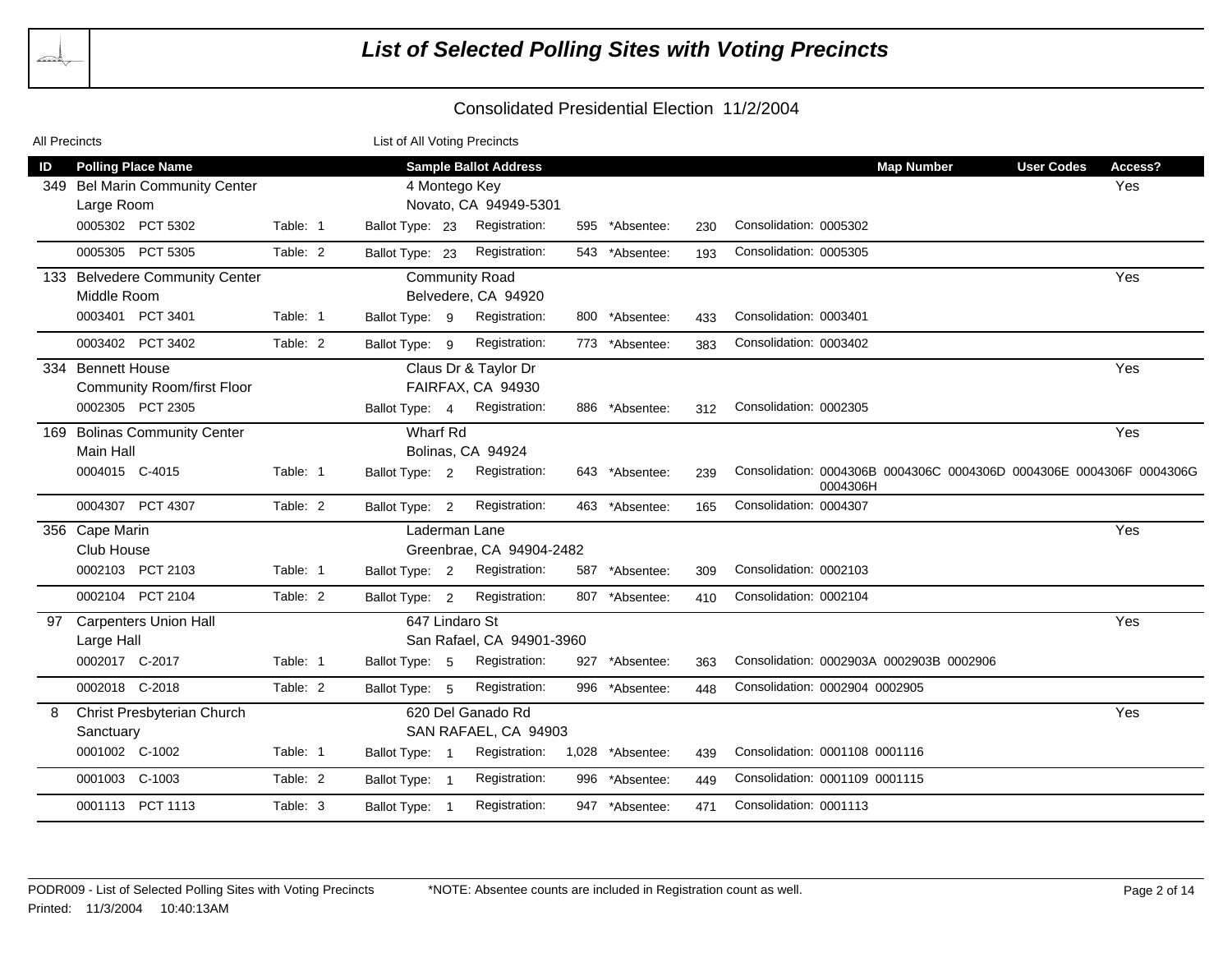| All Precincts |                                                 |          | List of All Voting Precincts |                                                 |                  |     |                                  |                   |                |
|---------------|-------------------------------------------------|----------|------------------------------|-------------------------------------------------|------------------|-----|----------------------------------|-------------------|----------------|
| ID            | <b>Polling Place Name</b><br>354 Contempo Marin |          |                              | <b>Sample Ballot Address</b><br>400 Yosemite Rd |                  |     | <b>Map Number</b>                | <b>User Codes</b> | Access?<br>Yes |
|               | Main Room                                       |          |                              | San Rafael, CA 94903-2232                       |                  |     |                                  |                   |                |
|               | 0001114 PCT 1114                                | Table: 1 | Ballot Type: 1               | Registration:                                   | 744 *Absentee:   | 418 | Consolidation: 0001114           |                   |                |
|               | 0001125 PCT 1125                                | Table: 2 | Ballot Type: 1               | Registration:                                   | 663 *Absentee:   | 269 | Consolidation: 0001125           |                   |                |
| 287           | <b>Corte Madera Recreation Center</b>           |          | Tamalpais Dr                 |                                                 |                  |     |                                  |                   | Yes            |
|               | Main Hall                                       |          |                              | Corte Madera, CA 94925-1561                     |                  |     |                                  |                   |                |
|               | 0004018 C-4018                                  | Table: 1 | Ballot Type: 3               | Registration:                                   | 827 *Absentee:   | 286 | Consolidation: 0004700 0004706   |                   |                |
|               | 0004019 C-4019                                  | Table: 2 | Ballot Type: 3               | Registration:                                   | 933 *Absentee:   | 400 | Consolidation: 0004701 0004702   |                   |                |
|               | 0004020<br>C-4020                               | Table: 3 | Ballot Type: 3               | Registration:                                   | 892 *Absentee:   | 393 | Consolidation: 0004704A 0004705  |                   |                |
|               | 0004703 PCT 4703                                | Table: 4 | Ballot Type: 3               | Registration:                                   | 683 *Absentee:   | 250 | Consolidation: 0004703           |                   |                |
|               | 124 Del Mar School                              |          |                              | 105 Avenida Miraflores                          |                  |     |                                  |                   | Yes            |
|               | Library                                         |          |                              | Tiburon, CA 94920                               |                  |     |                                  |                   |                |
|               | 0003302 PCT 3302                                |          | Ballot Type: 9               | Registration:                                   | 1,045 *Absentee: | 524 | Consolidation: 0003302           |                   |                |
|               | 114 Episcopal Church Of Our Savior              |          | 10 Old Mill St               |                                                 |                  |     |                                  |                   | Yes            |
|               | Lovell Entrance - Fireside Room                 |          |                              | MILL VALLEY, CA 94941                           |                  |     |                                  |                   |                |
|               | 0003004 C-3004                                  |          | Ballot Type: 7               | Registration: 1,069 *Absentee:                  |                  | 453 | Consolidation: 0003205 0003206   |                   |                |
|               | 268 Fairfax Regional Library                    |          |                              | 2097 Sir Francis Drake Blvd                     |                  |     |                                  |                   | Yes            |
|               | <b>Meeting Room</b>                             |          |                              | Fairfax, CA 94930-1115                          |                  |     |                                  |                   |                |
|               | 0002304 PCT 2304                                |          | Ballot Type: 4               | Registration:                                   | 1,044 *Absentee: | 388 | Consolidation: 0002304           |                   |                |
|               | 267 Fairfax Women's Club                        |          | 46 Park Rd                   |                                                 |                  |     |                                  |                   | Yes            |
|               | Main Room                                       |          |                              | FAIRFAX, CA 94930                               |                  |     |                                  |                   |                |
|               | 0002301 PCT 2301                                | Table: 1 | Ballot Type: 4               | Registration:                                   | 870 *Absentee:   | 296 | Consolidation: 0002301           |                   |                |
|               | 0002302 PCT 2302                                | Table: 2 | Ballot Type: 4               | Registration:                                   | 894 *Absentee:   | 330 | Consolidation: 0002302           |                   |                |
|               | 158 Farley Residence                            |          |                              | 131 Old Rancheria Rd                            |                  |     |                                  |                   | No             |
|               | Family Room                                     |          |                              | Nicasio, CA 94946                               |                  |     |                                  |                   |                |
|               | 0004002 C-4002                                  |          | Ballot Type: 2               | Registration:                                   | 424 *Absentee:   | 145 | Consolidation: 0004200A 0004200C |                   |                |
| 4             | First Presbyterian Church                       |          | 1510 5th Ave                 |                                                 |                  |     |                                  |                   | Yes            |
|               | Canoles Hall (enter Mission Ave)                |          |                              | San Rafael, CA 94901                            |                  |     |                                  |                   |                |
|               | 0001001 C-1001                                  | Table: 1 | Ballot Type: 1               | Registration:                                   | 993 *Absentee:   | 456 | Consolidation: 0001104 0001105   |                   |                |
|               | 0002907 PCT 2907                                | Table: 2 | Ballot Type: 5               | Registration:                                   | 842 *Absentee:   | 254 | Consolidation: 0002907           |                   |                |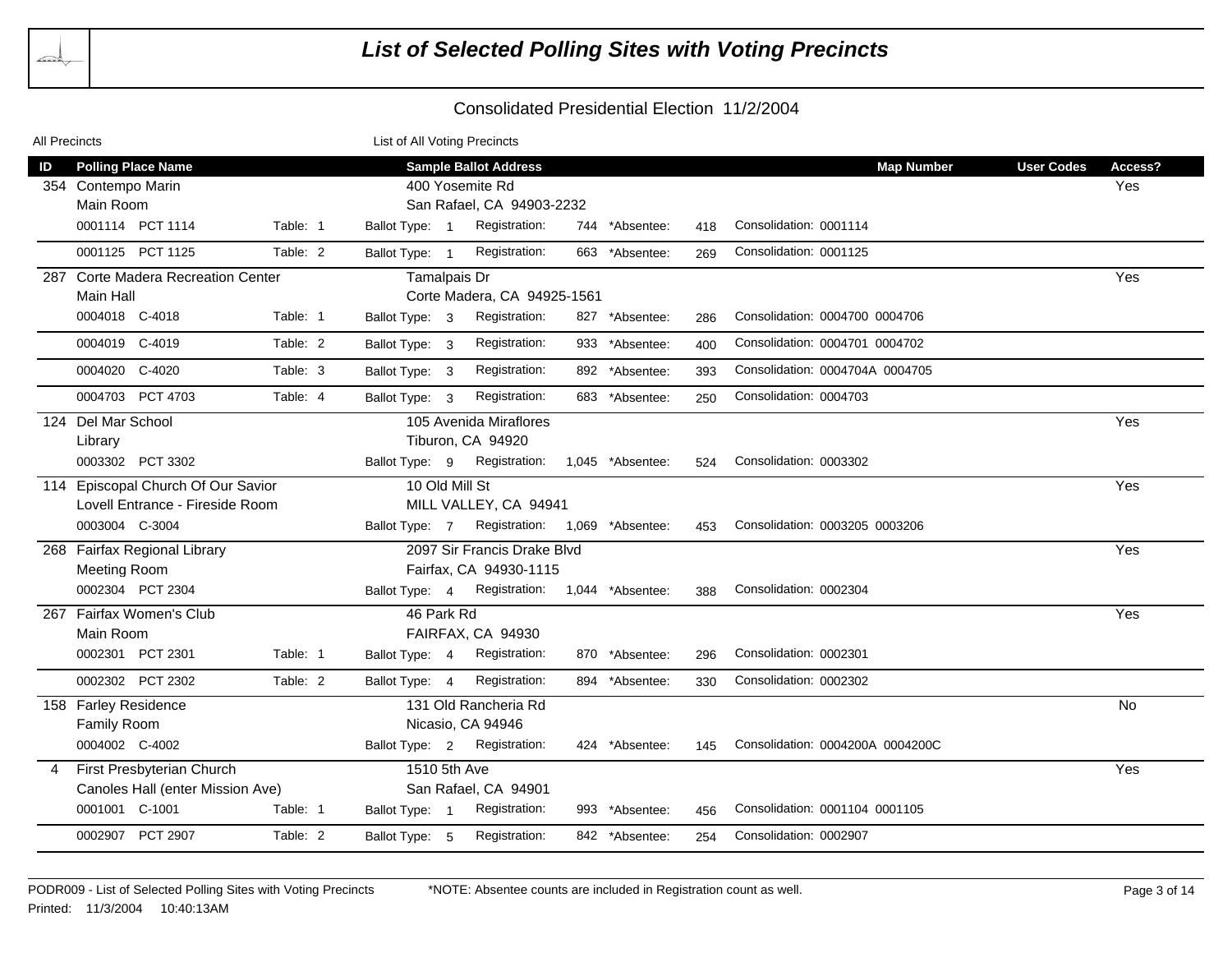| All Precincts |                                    |          | List of All Voting Precincts |                              |     |                  |     |                                |                   |         |
|---------------|------------------------------------|----------|------------------------------|------------------------------|-----|------------------|-----|--------------------------------|-------------------|---------|
| ID            | <b>Polling Place Name</b>          |          |                              | <b>Sample Ballot Address</b> |     |                  |     | <b>Map Number</b>              | <b>User Codes</b> | Access? |
| 30            | <b>Glenwood School</b>             |          |                              | 25 Castlewood Dr             |     |                  |     |                                |                   | Yes     |
|               | Library                            |          |                              | SAN RAFAEL, CA 94901         |     |                  |     |                                |                   |         |
|               | 0001011 C-1011                     |          | Ballot Type: 1               | Registration:                |     | 900 *Absentee:   | 447 | Consolidation: 0001208 0001209 |                   |         |
| 19            | Golden Hinde                       |          |                              | 5 Golden Hinde Blv           |     |                  |     |                                |                   | Yes     |
|               | <b>Recreation Room</b>             |          |                              | SAN RAFAEL, CA 94903         |     |                  |     |                                |                   |         |
|               | 0001124 PCT 1124                   | Table: 1 | Ballot Type: 1               | Registration:                |     | 821 *Absentee:   | 404 | Consolidation: 0001124         |                   |         |
|               | 0001701 PCT 1701                   | Table: 2 | Ballot Type: 1               | Registration:                |     | 339 *Absentee:   | 208 | Consolidation: 0001701         |                   |         |
|               | 193 Hall Middle School             |          |                              | 200 Doherty Dr               |     |                  |     |                                |                   | Yes     |
|               | Music Room                         |          |                              | Larkspur, CA 94939-1532      |     |                  |     |                                |                   |         |
|               | 0002107 PCT 2107                   | Table: 1 | Ballot Type: 3               | Registration:                |     | 530 *Absentee:   | 205 | Consolidation: 0002107         |                   |         |
|               | 0004800<br>PCT 4800                | Table: 2 | Ballot Type: 3               | Registration:                |     | 536 *Absentee:   | 275 | Consolidation: 0004800         |                   |         |
| 401           | <b>Hamilton Arts Center</b>        |          | 500 Palm Dr                  |                              |     |                  |     |                                |                   | Yes     |
|               | War Room 2nd Floor                 |          |                              | Novato, CA 94949-5004        |     |                  |     |                                |                   |         |
|               | 0005227 PCT 5227                   | Table: 1 | Ballot Type: 22              | Registration:                |     | 1,010 *Absentee: | 439 | Consolidation: 0005227         |                   |         |
|               | 0005228 PCT 5228                   | Table: 2 | Ballot Type: 22              | Registration:                | 391 | *Absentee:       | 162 | Consolidation: 0005228         |                   |         |
|               | 370 Hill Community Room            |          |                              | 1560 Hill Road               |     |                  |     |                                |                   | Yes     |
|               | Behind Margaret Todd Sr Center     |          |                              | Novato, CA 94947-4002        |     |                  |     |                                |                   |         |
|               | 0005203 PCT 5203                   | Table: 1 | Ballot Type: 22              | Registration:                |     | 820 *Absentee:   | 341 | Consolidation: 0005203         |                   |         |
|               | 0005204 PCT 5204                   | Table: 2 | Ballot Type: 22              | Registration:                |     | 706 *Absentee:   | 335 | Consolidation: 0005204         |                   |         |
|               | 163 Homestead Valley Community Ctr |          |                              | 315 Montford Ave             |     |                  |     |                                |                   | Yes     |
|               | Large Meeting Room                 |          |                              | MILL VALLEY, CA 94941        |     |                  |     |                                |                   |         |
|               | 0004009 C-4009                     | Table: 1 | Ballot Type: 16              | Registration:                |     | 1,077 *Absentee: | 487 | Consolidation: 0004300 0004303 |                   |         |
|               | 0004304 PCT 4304                   | Table: 2 | Ballot Type: 16              | Registration:                |     | 548 *Absentee:   | 206 | Consolidation: 0004304         |                   |         |
|               | 218 Ignacio Hills Apartments       |          |                              | 431 Ignacio Blvd             |     |                  |     |                                |                   | Yes     |
|               | Clubhouse                          |          |                              | NOVATO, CA 94949             |     |                  |     |                                |                   |         |
|               | 0005215 PCT 5215                   | Table: 1 | Ballot Type: 22              | Registration:                |     | 953 *Absentee:   | 358 | Consolidation: 0005215         |                   |         |
|               | 0005301 PCT 5301                   | Table: 2 | Ballot Type: 23              | Registration:                |     | 820 *Absentee:   | 412 | Consolidation: 0005301         |                   |         |
|               | 307 Inverness Fire House           |          |                              | 50 Inverness Way             |     |                  |     |                                |                   | No      |
|               | Meeting Room                       |          |                              | INVERNESS, CA 94937          |     |                  |     |                                |                   |         |
|               | 0004103 PCT 4103                   |          | Ballot Type: 5               | Registration:                |     | 673 *Absentee:   | 251 | Consolidation: 0004103         |                   |         |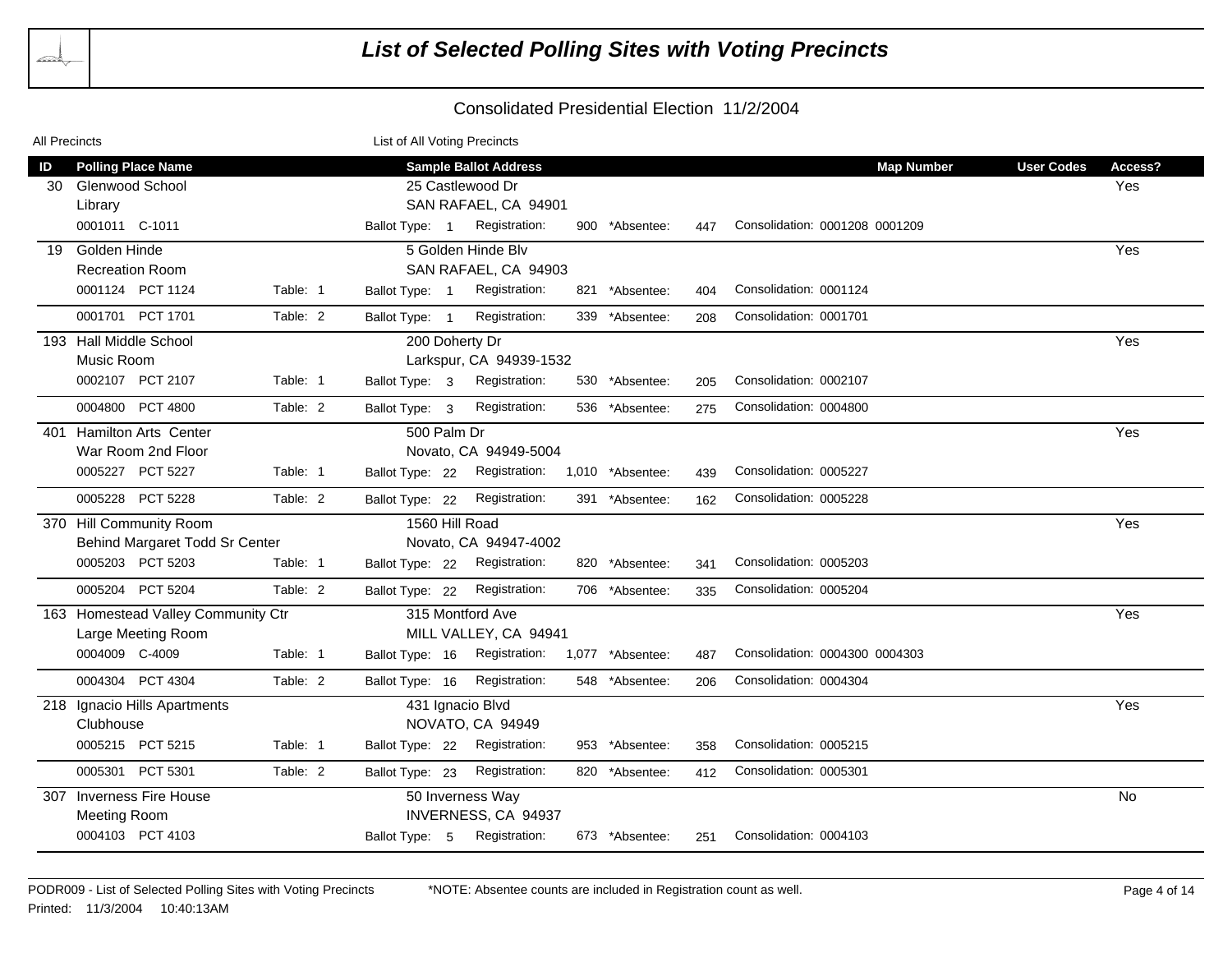| All Precincts |                      |                                   |          | List of All Voting Precincts |                               |                  |     |                                |                   |         |
|---------------|----------------------|-----------------------------------|----------|------------------------------|-------------------------------|------------------|-----|--------------------------------|-------------------|---------|
| ID            |                      | <b>Polling Place Name</b>         |          |                              | <b>Sample Ballot Address</b>  |                  |     | <b>Map Number</b>              | <b>User Codes</b> | Access? |
| 77            |                      | <b>Kentfield Fire Station</b>     |          |                              | 1004 Sir Francis Drake Blvd   |                  |     |                                |                   | Yes     |
|               | Engine Room          |                                   |          |                              | KENTFIELD, CA 94904           |                  |     |                                |                   |         |
|               | 0002009 C-2009       |                                   |          | Ballot Type: 2               | Registration:                 | 1,079 *Absentee: | 447 | Consolidation: 0002502 0002503 |                   |         |
|               |                      | 319 Korean Presbyterian Church    |          |                              | 635 Adrian Way                |                  |     |                                |                   | No      |
|               | Class Room           |                                   |          |                              | San Rafael, CA 94903          |                  |     |                                |                   |         |
|               | 0001013 C-1013       |                                   |          | Ballot Type: 1               | Registration:                 | 878 *Absentee:   | 326 | Consolidation: 0001503 0001504 |                   |         |
|               |                      | 199 Larkspur Courts Condominiums  |          |                              | 100 Old Quarry Road           |                  |     |                                |                   | Yes     |
|               | Clubhouse            |                                   |          |                              | Larkspur, CA 94939-2201       |                  |     |                                |                   |         |
|               |                      | 0004806 PCT 4806                  |          |                              | Ballot Type: 21 Registration: | 478 *Absentee:   | 118 | Consolidation: 0004806         |                   |         |
|               |                      | 343 Lincoln Hill Community Church |          |                              | 1411 Lincoln Ave              |                  |     |                                |                   | Yes     |
|               |                      | Fellowship Room-upper Lot         |          |                              | SAN RAFAEL, CA 94901          |                  |     |                                |                   |         |
|               |                      | 0001106 PCT 1106                  | Table: 1 | Ballot Type: 1               | Registration:                 | 999 *Absentee:   | 359 | Consolidation: 0001106         |                   |         |
|               |                      | 0001107 PCT 1107                  | Table: 2 | Ballot Type: 1               | Registration:                 | 630 *Absentee:   | 235 | Consolidation: 0001107         |                   |         |
|               |                      | 229 Los Robles Mobile Home Park   |          | 100 Roblar Dr                |                               |                  |     |                                |                   | Yes     |
|               |                      | Ladies Card Room                  |          |                              | Novato, CA 94949-6133         |                  |     |                                |                   |         |
|               |                      | 0005226 PCT 5226                  |          |                              | Ballot Type: 22 Registration: | 608 *Absentee:   | 235 | Consolidation: 0005226         |                   |         |
|               | 209 Lu Sutton School |                                   |          |                              | 1800 Center Rd                |                  |     |                                |                   | Yes     |
|               | Multi-use Room       |                                   |          |                              | NOVATO, CA 94947              |                  |     |                                |                   |         |
|               |                      | 0005205 PCT 5205                  |          |                              | Ballot Type: 22 Registration: | 1,004 *Absentee: | 429 | Consolidation: 0005205         |                   |         |
|               |                      | 355 Lucas Valley Community Center |          |                              | 1201 Idylberry Rd             |                  |     |                                |                   | No      |
|               |                      | Homeowners Community Center Room  |          |                              | SAN RAFAEL, CA 94903          |                  |     |                                |                   |         |
|               |                      | 0001604 PCT 1604                  | Table: 1 | Ballot Type: 1               | Registration:                 | 693 *Absentee:   | 336 | Consolidation: 0001604         |                   |         |
|               |                      | 0001605 PCT 1605                  | Table: 2 | Ballot Type: 1               | Registration:                 | 806 *Absentee:   | 427 | Consolidation: 0001605         |                   |         |
|               | 399 Lynwood School   |                                   |          |                              | 1320 Lynwood Dr               |                  |     |                                |                   | Yes     |
|               |                      | Multi-purpose Room                |          |                              | Novato, CA 94947-4629         |                  |     |                                |                   |         |
|               |                      | 0005213 PCT 5213                  | Table: 1 | Ballot Type: 22              | Registration:                 | 879 *Absentee:   | 357 | Consolidation: 0005213         |                   |         |
|               |                      | 0005217 PCT 5217                  | Table: 2 | Ballot Type: 22              | Registration:                 | 934 *Absentee:   | 448 | Consolidation: 0005217         |                   |         |
| 68            | <b>Manor School</b>  |                                   |          |                              | 150 Oak Manor Dr              |                  |     |                                |                   | No      |
|               |                      | Multi-purpose Room                |          |                              | FAIRFAX, CA 94930             |                  |     |                                |                   |         |
|               |                      | 0002306 PCT 2306                  | Table: 1 | Ballot Type: 4               | Registration:                 | 797 *Absentee:   | 297 | Consolidation: 0002306         |                   |         |
|               |                      | 0002701 PCT 2701                  | Table: 2 | Ballot Type: 2               | Registration:                 | 642 *Absentee:   | 266 | Consolidation: 0002701         |                   |         |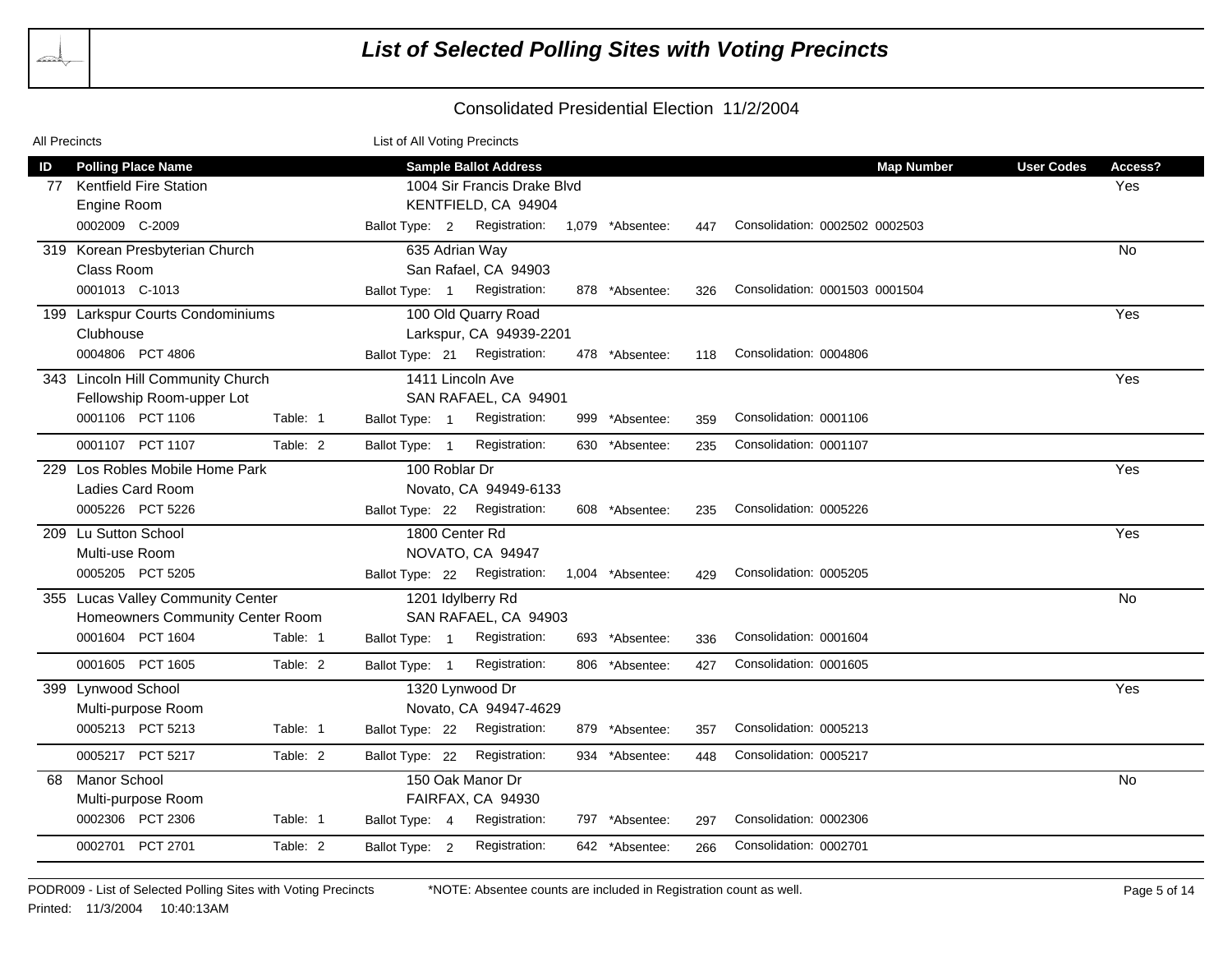| All Precincts |                       |                                      |          | List of All Voting Precincts |                                |                  |     |                                |                   |         |
|---------------|-----------------------|--------------------------------------|----------|------------------------------|--------------------------------|------------------|-----|--------------------------------|-------------------|---------|
| ID            |                       | <b>Polling Place Name</b>            |          |                              | <b>Sample Ballot Address</b>   |                  |     | <b>Map Number</b>              | <b>User Codes</b> | Access? |
|               |                       | 332 Marin Ballet Board Room          |          | 100 Elm St                   |                                |                  |     |                                |                   | No      |
|               |                       | Off Grand To Belle/Elm               |          |                              | SAN RAFAEL, CA 94901           |                  |     |                                |                   |         |
|               | 0001008 C-1008        |                                      |          | Ballot Type: 1               | Registration: 1,072 *Absentee: |                  | 483 | Consolidation: 0001202 0001203 |                   |         |
|               |                       | 314 Marin Center Exhibit Hall        |          |                              | 10 Avenue Of The Flags         |                  |     |                                |                   | Yes     |
|               |                       | Friends Of Marin Conference Room     |          |                              | San Rafael, CA 94903           |                  |     |                                |                   |         |
|               |                       | 0001112 PCT 1112                     |          | Ballot Type: 1               | Registration:                  | 1,053 *Absentee: | 412 | Consolidation: 0001112         |                   |         |
|               |                       | 364 Marin Community Services Dist    |          |                              | 630 Drake Ave                  |                  |     |                                |                   | No      |
|               |                       | Rec Center-Manzanita Lounge          |          |                              | MARIN CITY, CA 94965           |                  |     |                                |                   |         |
|               |                       | 0003600 PCT 3600                     | Table: 1 | Ballot Type: 11              | Registration:                  | 836 *Absentee:   | 358 | Consolidation: 0003600         |                   |         |
|               |                       | 0003601 PCT 3601                     | Table: 2 | Ballot Type: 12              | Registration:                  | 844 *Absentee:   | 193 | Consolidation: 0003601         |                   |         |
|               |                       | 0003602 PCT 3602                     | Table: 3 | Ballot Type: 12              | Registration:                  | 625 *Absentee:   | 290 | Consolidation: 0003602         |                   |         |
| -20           |                       | Marin County Ofc Of Education        |          |                              | 1111 Las Gallinas Ave          |                  |     |                                |                   | Yes     |
|               | <b>Hollis Hall</b>    |                                      |          |                              | SAN RAFAEL, CA 94903           |                  |     |                                |                   |         |
|               | 0001005 C-1005        |                                      | Table: 1 | Ballot Type: 1               | Registration:                  | 1,054 *Absentee: | 523 | Consolidation: 0001117 0001118 |                   |         |
|               |                       | 0001121 PCT 1121                     | Table: 2 | Ballot Type: 1               | Registration:                  | 945 *Absentee:   | 407 | Consolidation: 0001121         |                   |         |
|               |                       | 230 Marin Valley Mobile Country Club |          |                              | 100 Marin Valley Dr            |                  |     |                                |                   | No      |
|               | Club House            |                                      |          |                              | NOVATO, CA 94949               |                  |     |                                |                   |         |
|               |                       | 0005212 PCT 5212                     |          | Ballot Type: 22              | Registration:                  | 471 *Absentee:   | 225 | Consolidation: 0005212         |                   |         |
| 41            |                       | <b>Marinwood Community Center</b>    |          |                              | 775 Miller Creek Rd            |                  |     |                                |                   | Yes     |
|               | <b>Reception Hall</b> |                                      |          |                              | San Rafael, CA 94903           |                  |     |                                |                   |         |
|               | 0001014 C-1014        |                                      | Table: 1 | Ballot Type: 1               | Registration:                  | 888 *Absentee:   | 396 | Consolidation: 0001600 0001607 |                   |         |
|               | 0001015 C-1015        |                                      | Table: 2 | Ballot Type: 1               | Registration:                  | 1,024 *Absentee: | 454 | Consolidation: 0001601 0001603 |                   |         |
|               | 0001016 C-1016        |                                      | Table: 3 | Ballot Type: 1               | Registration:                  | 864 *Absentee:   | 345 | Consolidation: 0001602 0001606 |                   |         |
|               | 372 Masonic Lodge     |                                      |          |                              | 1122 Magnolia Ave              |                  |     |                                |                   | No      |
|               | Dining Room           |                                      |          |                              | LARKSPUR, CA 94939             |                  |     |                                |                   |         |
|               | 0002010 C-2010        |                                      | Table: 1 | Ballot Type: 2               | Registration:                  | 934 *Absentee:   | 477 | Consolidation: 0002505 0002506 |                   |         |
|               |                       | 0002112 PCT 2112                     | Table: 2 | Ballot Type: 2               | Registration:                  | 971 *Absentee:   | 408 | Consolidation: 0002112         |                   |         |
|               |                       | 0002504 PCT 2504                     | Table: 3 | Ballot Type: 2               | Registration:                  | 497 *Absentee:   | 252 | Consolidation: 0002504         |                   |         |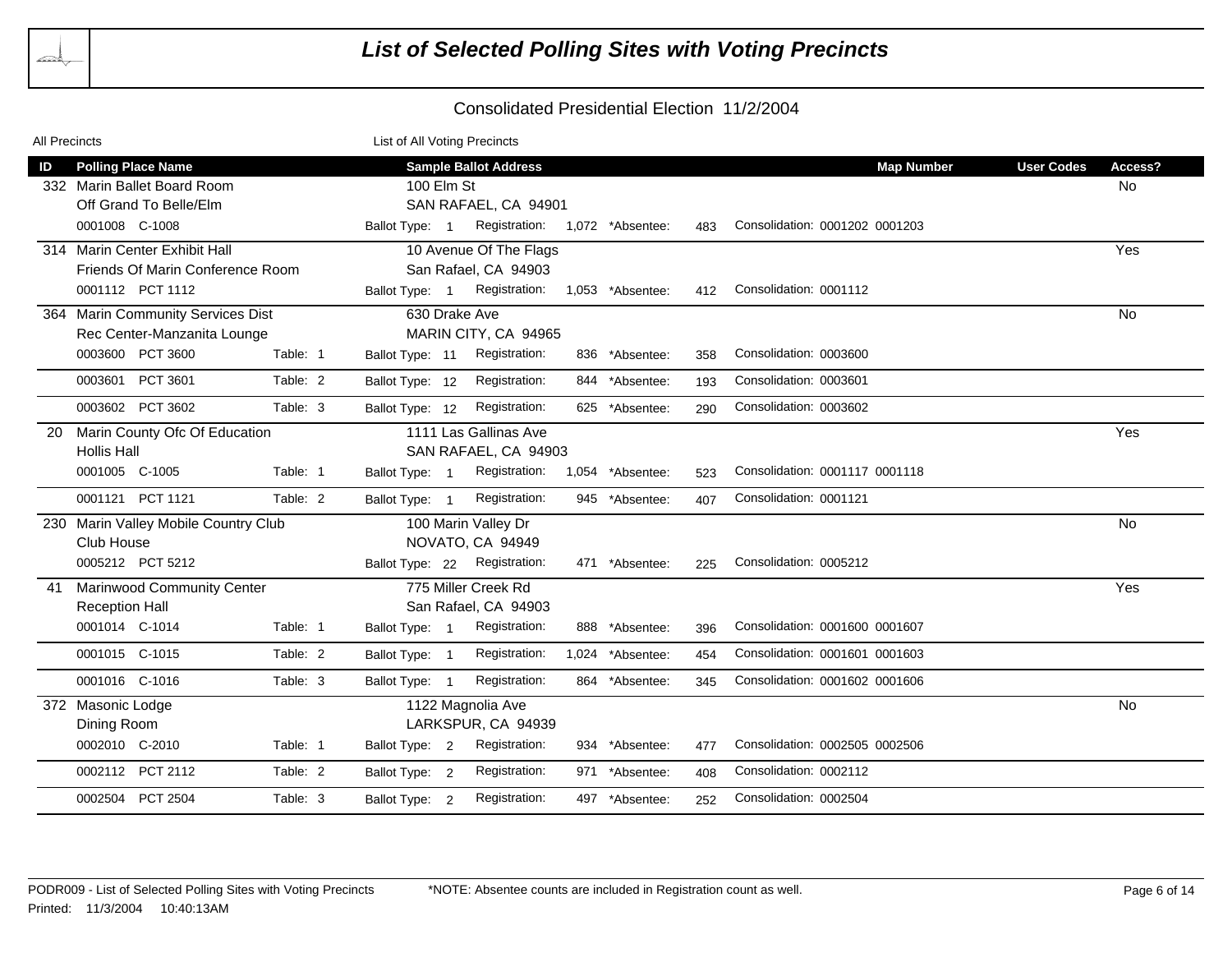| <b>All Precincts</b> |                                     |          | List of All Voting Precincts |                                                |                  |     |                                                    |           |
|----------------------|-------------------------------------|----------|------------------------------|------------------------------------------------|------------------|-----|----------------------------------------------------|-----------|
| ID                   | <b>Polling Place Name</b>           |          |                              | <b>Sample Ballot Address</b>                   |                  |     | <b>User Codes</b><br><b>Map Number</b>             | Access?   |
|                      | 383 Methodist Church Of San Rafael  |          |                              | 9 Ross Valley Drive                            |                  |     |                                                    | Yes       |
|                      | Turley Hall-main Bldg Lower Level   |          |                              | SAN RAFAEL, CA 94901                           |                  |     |                                                    |           |
|                      | 0001100 PCT 1100                    | Table: 1 | Ballot Type: 1               | Registration:                                  | 693 *Absentee:   | 240 | Consolidation: 0001100                             |           |
|                      | 0001101 PCT 1101                    | Table: 2 | Ballot Type: 1               | Registration:                                  | 540 *Absentee:   | 222 | Consolidation: 0001101                             |           |
|                      | 0002002 C-2002                      | Table: 3 | Ballot Type: 2               | Registration:                                  | 832 *Absentee:   | 387 | Consolidation: 0002200 0002203                     |           |
|                      | 308 Mill Valley City Hall           |          |                              | 26 Corte Madera Ave                            |                  |     |                                                    | Yes       |
|                      | 2nd Floor Conference Room           |          |                              | MILL VALLEY, CA 94941                          |                  |     |                                                    |           |
|                      | 0003204 PCT 3204                    |          | Ballot Type: 7               | Registration:                                  | 918 *Absentee:   | 365 | Consolidation: 0003204                             |           |
|                      | 396 Mill Valley Community Ctr       |          |                              | 180 Camino Alto                                |                  |     |                                                    | Yes       |
|                      | Forest Room                         |          |                              | Mill Valley, CA 94941-4603                     |                  |     |                                                    |           |
|                      | 0003009 C-3009                      | Table: 1 | Ballot Type: 7               | Registration:                                  | 1,077 *Absentee: | 503 | Consolidation: 0003215 0003217                     |           |
|                      | 0003201 PCT 3201                    | Table: 2 | Ballot Type: 7               | Registration:                                  | 611 *Absentee:   | 362 | Consolidation: 0003201                             |           |
|                      | 0003209 PCT 3209                    | Table: 3 | Ballot Type: 7               | Registration:                                  | 489 *Absentee:   | 203 | Consolidation: 0003209                             |           |
|                      | 164 Muir Beach Community Center     |          |                              | 19 Seacape Dr                                  |                  |     |                                                    | <b>No</b> |
|                      | Main Meeting Room                   |          |                              | Sausalito, CA 94965                            |                  |     |                                                    |           |
|                      | 0004010 C-4010                      |          |                              | Ballot Type: 17 Registration:                  | 294 *Absentee:   | 110 | Consolidation: 0004301A 0004301B 0004301C 0004301G |           |
|                      | 228 Munoz Residence                 |          |                              | 575 Fairway Dr                                 |                  |     |                                                    | Yes       |
|                      | Garage                              |          |                              | NOVATO, CA 94949                               |                  |     |                                                    |           |
|                      | 0005225 PCT 5225                    |          |                              | Ballot Type: 22 Registration:                  | 665 *Absentee:   | 360 | Consolidation: 0005225                             |           |
|                      | 16 Nazareth House                   |          |                              | 245 Nova Albion Way                            |                  |     |                                                    | Yes       |
|                      | Arts & Crafts Room                  |          |                              | SAN RAFAEL, CA 94903                           |                  |     |                                                    |           |
|                      | 0001004 C-1004                      |          | Ballot Type: 1               | Registration:                                  | 974 *Absentee:   | 447 | Consolidation: 0001111 0001119 0001120             |           |
|                      | 237 No Marin Water District Ofc     |          |                              | Redwood Hwy & Rush Creek Pl                    |                  |     |                                                    | Yes       |
|                      | Front Lobby                         |          |                              | Novato, CA 94945-2426                          |                  |     |                                                    |           |
|                      | 0005222 PCT 5222                    |          |                              | Ballot Type: 22 Registration: 1,086 *Absentee: |                  | 465 | Consolidation: 0005222                             |           |
|                      | 202 Novato Community House          |          | Machin Ave                   |                                                |                  |     |                                                    | Yes       |
|                      | Lobby                               |          |                              | Novato, CA 94945-3233                          |                  |     |                                                    |           |
|                      | 0005102 PCT 5102                    |          |                              | Ballot Type: 22 Registration:                  | 613 *Absentee:   | 217 | Consolidation: 0005102                             |           |
|                      | 234 Novato Fire Protection District |          |                              | 7025 Redwood Blvd                              |                  |     |                                                    | Yes       |
|                      | <b>Training Room</b>                |          |                              | NOVATO, CA 94949                               |                  |     |                                                    |           |
|                      | 0005216 PCT 5216                    |          | Ballot Type: 22              | Registration:                                  | 668 *Absentee:   | 260 | Consolidation: 0005216                             |           |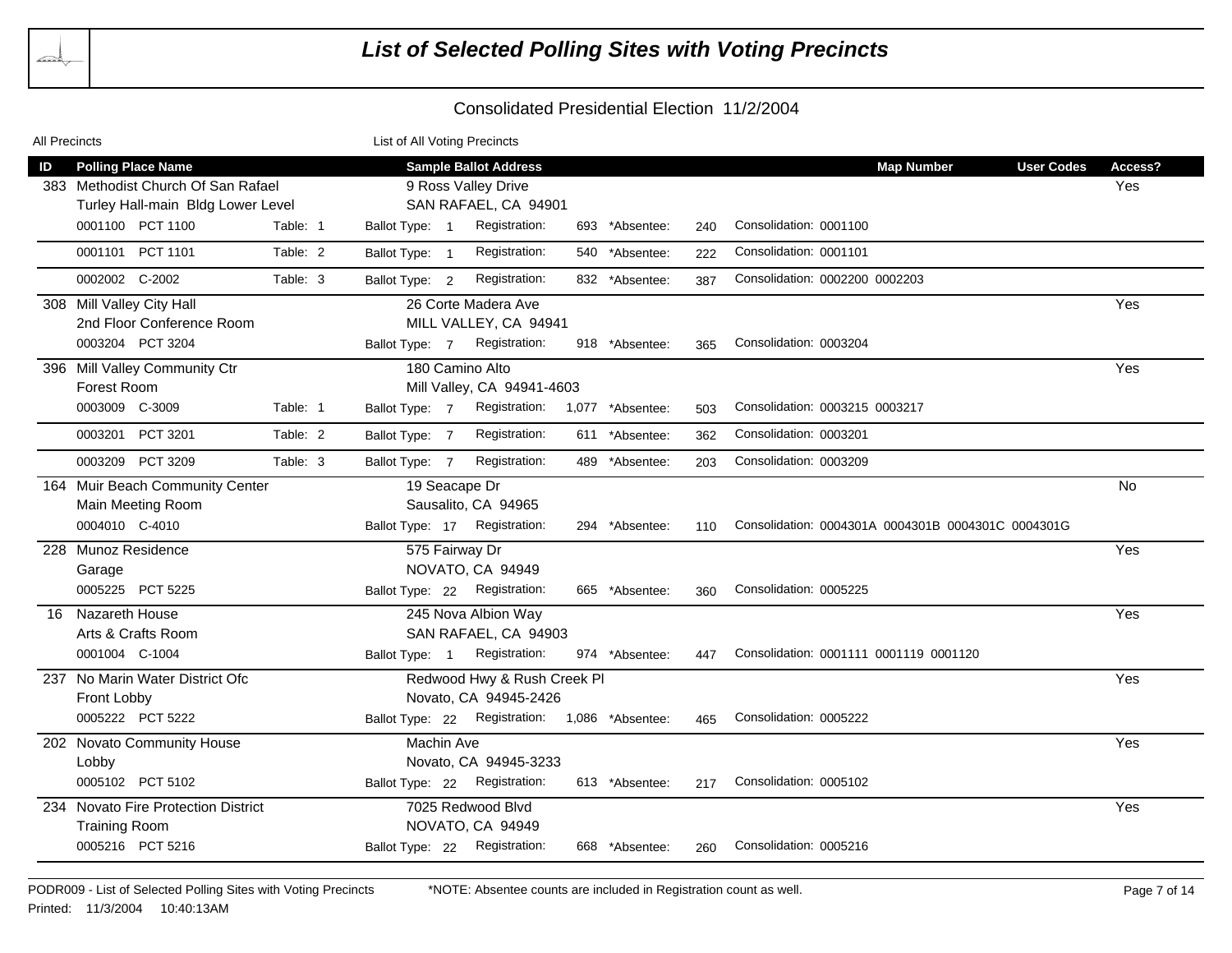| All Precincts |                                    |          | List of All Voting Precincts |                                |     |                  |     |                                 |                   |           |
|---------------|------------------------------------|----------|------------------------------|--------------------------------|-----|------------------|-----|---------------------------------|-------------------|-----------|
| ID            | <b>Polling Place Name</b>          |          |                              | <b>Sample Ballot Address</b>   |     |                  |     | <b>Map Number</b>               | <b>User Codes</b> | Access?   |
|               | 350 Novato Fire Station            |          |                              | 450 Atherton Ave-corner Olive  |     |                  |     |                                 |                   | Yes       |
|               | Engine Room                        |          |                              | Novato, CA 94945-3461          |     |                  |     |                                 |                   |           |
|               | 0005303 PCT 5303                   | Table: 1 | Ballot Type: 23              | Registration:                  |     | 826 *Absentee:   | 322 | Consolidation: 0005303          |                   |           |
|               | 0005304 PCT 5304                   | Table: 2 | Ballot Type: 23              | Registration:                  | 546 | *Absentee:       | 243 | Consolidation: 0005304          |                   |           |
|               | 232 Novato Fire Station #3         |          |                              | 65 San Ramon Way               |     |                  |     |                                 |                   | Yes       |
|               | Engine Room                        |          |                              | Novato, CA 94945-1638          |     |                  |     |                                 |                   |           |
|               | 0005223 PCT 5223                   | Table: 1 | Ballot Type: 22              | Registration:                  |     | 1,050 *Absentee: | 429 | Consolidation: 0005223          |                   |           |
|               | 0005224 PCT 5224                   | Table: 2 | Ballot Type: 22              | Registration:                  |     | 869 *Absentee:   | 380 | Consolidation: 0005224          |                   |           |
|               | 340 Novato Human Needs Center      |          |                              | 1907 Novato Blvd               |     |                  |     |                                 |                   | Yes       |
|               | Community Room                     |          |                              | NOVATO, CA 94947               |     |                  |     |                                 |                   |           |
|               | 0005206 PCT 5206                   | Table: 1 | Ballot Type: 22              | Registration:                  |     | 739 *Absentee:   | 279 | Consolidation: 0005206          |                   |           |
|               | 0005207 PCT 5207                   | Table: 2 | Ballot Type: 22              | Registration:                  |     | 884 *Absentee:   | 416 | Consolidation: 0005207          |                   |           |
|               | 348 Novato Library                 |          |                              | 1720 Novato Blvd               |     |                  |     |                                 |                   | Yes       |
|               | Community Room                     |          |                              | Novato, CA 94947-3049          |     |                  |     |                                 |                   |           |
|               | 0005001 C-5001                     |          | Ballot Type: 22              | Registration:                  |     | 981 *Absentee:   | 392 | Consolidation: 0005200 0005210  |                   |           |
|               | 373 Novato Oaks Inn                |          |                              | 215 Alameda Del Prado          |     |                  |     |                                 |                   | <b>No</b> |
|               | Lobby Area                         |          |                              | Novato, CA 94949-6657          |     |                  |     |                                 |                   |           |
|               | 0005221 PCT 5221                   |          | Ballot Type: 22              | Registration:                  |     | 929 *Absentee:   | 399 | Consolidation: 0005221          |                   |           |
|               | 205 Novato School District Offices |          | 1015 Seventh St              |                                |     |                  |     |                                 |                   | Yes       |
|               | Conference Room A                  |          |                              | Novato, CA 94945-2228          |     |                  |     |                                 |                   |           |
|               | 0005201 PCT 5201                   |          | Ballot Type: 22              | Registration:                  |     | 920 *Absentee:   | 349 | Consolidation: 0005201          |                   |           |
|               | 203 Olive School                   |          |                              | 629 Plum St-park Lot Off Olive |     |                  |     |                                 |                   | Yes       |
|               | Multi-use Room                     |          |                              | NOVATO, CA 94945               |     |                  |     |                                 |                   |           |
|               | 0005103 PCT 5103                   |          | Ballot Type: 22              | Registration:                  |     | 1,039 *Absentee: | 530 | Consolidation: 0005103          |                   |           |
|               | 278 Our Lady Of Mt Carmel Church   |          | 3 Oakdale Ave                |                                |     |                  |     |                                 |                   | Yes       |
|               | O Brien Hall (use Church Park Lot) |          |                              | MILL VALLEY, CA 94941          |     |                  |     |                                 |                   |           |
|               | 0003005 C-3005                     | Table: 1 | Ballot Type: 7               | Registration:                  |     | 1,053 *Absentee: | 418 | Consolidation: 0003208 0003210  |                   |           |
|               | 0003207 PCT 3207                   | Table: 2 | Ballot Type: 7               | Registration:                  | 984 | *Absentee:       | 414 | Consolidation: 0003207          |                   |           |
|               | 280 Park School                    |          |                              | 360 E. Blithedale Ave          |     |                  |     |                                 |                   | Yes       |
|               | Auditorium                         |          |                              | Mill Valley, CA 94941-2140     |     |                  |     |                                 |                   |           |
|               | 0003006 C-3006                     | Table: 1 | Ballot Type: 7               | Registration:                  |     | 949 *Absentee:   | 380 | Consolidation: 0003211A 0003214 |                   |           |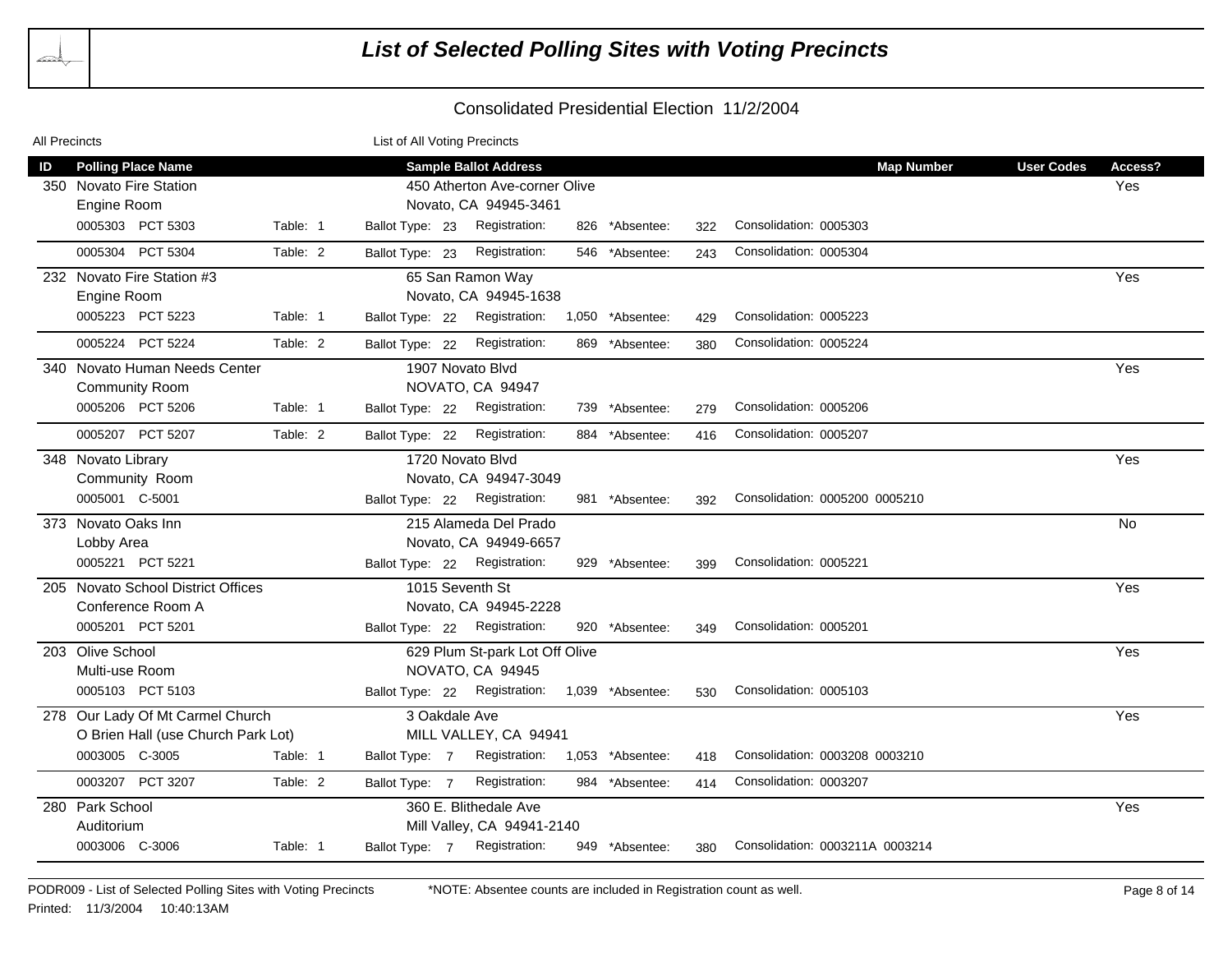| <b>All Precincts</b> |                                     |          | List of All Voting Precincts |  |                              |                  |     |                                |                   |           |
|----------------------|-------------------------------------|----------|------------------------------|--|------------------------------|------------------|-----|--------------------------------|-------------------|-----------|
| ID                   | <b>Polling Place Name</b>           |          |                              |  | <b>Sample Ballot Address</b> |                  |     | <b>Map Number</b>              | <b>User Codes</b> | Access?   |
|                      | 0003008 C-3008                      | Table: 2 | Ballot Type: 7               |  | Registration:                | 946 *Absentee:   | 371 | Consolidation: 0003212 0003213 |                   |           |
|                      | 181 Pickleweed Community Center     |          | 50 Canal St                  |  |                              |                  |     |                                |                   | Yes       |
|                      | <b>Conference Rooms</b>             |          |                              |  | SAN RAFAEL, CA 94901         |                  |     |                                |                   |           |
|                      | 0004600 PCT 4600                    | Table: 1 | Ballot Type: 5               |  | Registration:                | 887 *Absentee:   | 271 | Consolidation: 0004600         |                   |           |
|                      | 0004601 PCT 4601                    | Table: 2 | Ballot Type: 5               |  | Registration:                | 1,014 *Absentee: | 453 | Consolidation: 0004601         |                   |           |
|                      | 175 Pleasant Valley School          |          | 755 Sutro Ave                |  |                              |                  |     |                                |                   | Yes       |
|                      | Science Room                        |          |                              |  | NOVATO, CA 94947             |                  |     |                                |                   |           |
|                      | 0004501 PCT 4501                    |          | Ballot Type: 19              |  | Registration:                | 990 *Absentee:   | 430 | Consolidation: 0004501         |                   |           |
|                      | 210 Presbyterian Church Of Novato   |          |                              |  | 710 Wilson Ave               |                  |     |                                |                   | Yes       |
|                      | <b>Trevitt Hall</b>                 |          |                              |  | NOVATO, CA 94947             |                  |     |                                |                   |           |
|                      | 0004503 PCT 4503                    | Table: 1 | Ballot Type: 19              |  | Registration:                | 701 *Absentee:   | 297 | Consolidation: 0004503         |                   |           |
|                      | 0005300 PCT 5300                    | Table: 2 | Ballot Type: 23              |  | Registration:                | 479 *Absentee:   | 198 | Consolidation: 0005300         |                   |           |
| 59                   | <b>Prudential California Realty</b> |          |                              |  | 1604 Sir Francis Drake Blv   |                  |     |                                |                   | Yes       |
|                      | Middle Room                         |          |                              |  | SAN ANSELMO, CA 94960        |                  |     |                                |                   |           |
|                      | 0002004 C-2004                      |          | Ballot Type: 2               |  | Registration:                | 963 *Absentee:   | 400 | Consolidation: 0002208 0002209 |                   |           |
|                      | 285 Pt. Reyes Fire Station          |          | 4th & B St                   |  |                              |                  |     |                                |                   | Yes       |
|                      | <b>Community Meeting Room</b>       |          |                              |  | Point Reyes, CA 94956        |                  |     |                                |                   |           |
|                      | 0004100 PCT 4100                    | Table: 1 | Ballot Type: 5               |  | Registration:                | 822 *Absentee:   | 316 | Consolidation: 0004100         |                   |           |
|                      | 0004102 PCT 4102                    | Table: 2 | Ballot Type: 5               |  | Registration:                | 494 *Absentee:   | 200 | Consolidation: 0004102         |                   |           |
|                      | 196 Redwoods Presbyterian Church    |          |                              |  | 110 Magnolia Ave             |                  |     |                                |                   | <b>No</b> |
|                      | Fellowship Hall                     |          |                              |  | LARKSPUR, CA 94939           |                  |     |                                |                   |           |
|                      | 0002001 C-2001                      |          | Ballot Type: 3               |  | Registration:                | 980 *Absentee:   | 422 | Consolidation: 0002110 0002111 |                   |           |
| 73                   | Ross School                         |          | Lagunitas Rd                 |  |                              |                  |     |                                |                   | Yes       |
|                      | <b>Front Hall</b>                   |          |                              |  | Ross, CA 94957               |                  |     |                                |                   |           |
|                      | 0002007 C-2007                      | Table: 1 | Ballot Type: 2               |  | Registration:                | 826 *Absentee:   | 365 | Consolidation: 0002400 0002401 |                   |           |
|                      | 0002402 PCT 2402                    | Table: 2 | Ballot Type: 2               |  | Registration:                | 847 *Absentee:   | 387 | Consolidation: 0002402         |                   |           |
| 66.                  | <b>Fairfax Fire Station</b>         |          |                              |  | Corner Bolinas & Park        |                  |     |                                |                   | Yes       |
|                      | Engine Room                         |          |                              |  | FAIRFAX, CA 94930            |                  |     |                                |                   |           |
|                      | 0002303 PCT 2303                    |          | Ballot Type: 4               |  | Registration:                | 848 *Absentee:   | 258 | Consolidation: 0002303         |                   |           |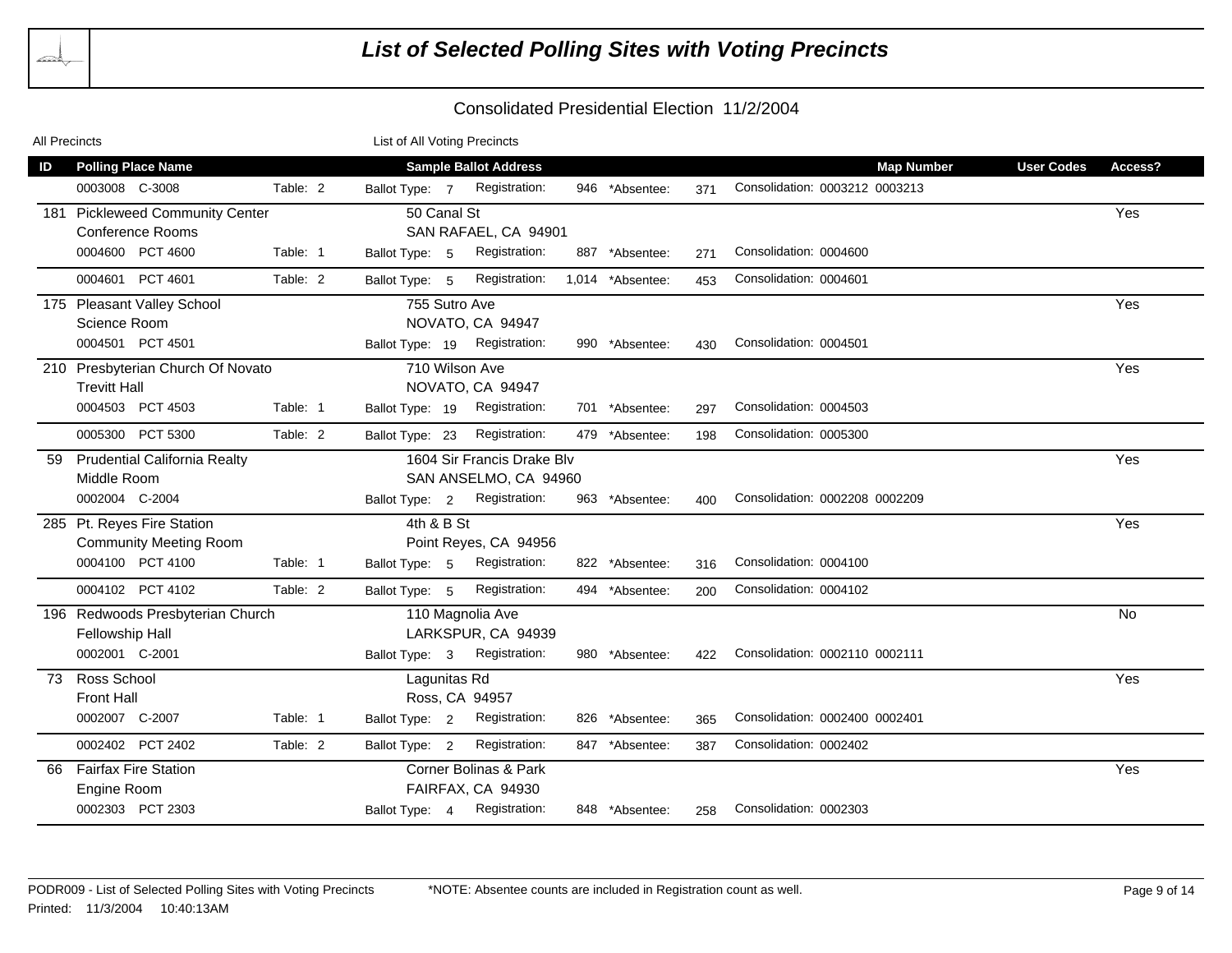| All Precincts                           |                                         |          | List of All Voting Precincts |  |                              |                  |     |                                |                   |         |
|-----------------------------------------|-----------------------------------------|----------|------------------------------|--|------------------------------|------------------|-----|--------------------------------|-------------------|---------|
| ID                                      | <b>Polling Place Name</b>               |          |                              |  | <b>Sample Ballot Address</b> |                  |     | <b>Map Number</b>              | <b>User Codes</b> | Access? |
|                                         | 58 Ross Valley Fire Station #19         |          |                              |  | 777 San Anselmo Ave          |                  |     |                                |                   | Yes     |
|                                         | Engine Room                             |          |                              |  | SAN ANSELMO, CA 94960        |                  |     |                                |                   |         |
|                                         | 0002207 PCT 2207                        |          | Ballot Type: 2               |  | Registration:                | 936 *Absentee:   | 280 | Consolidation: 0002207         |                   |         |
|                                         | 357 Ross Valley Fire Station #20        |          |                              |  | Arroyo & Butterfield Rd      |                  |     |                                |                   | Yes     |
|                                         | Engine Room                             |          |                              |  | San Anselmo, CA 94960-1262   |                  |     |                                |                   |         |
|                                         | 0002005 C-2005                          | Table: 1 | Ballot Type: 2               |  | Registration:                | 1,024 *Absentee: | 438 | Consolidation: 0002210 0002211 |                   |         |
|                                         | 0002006 C-2006                          | Table: 2 | Ballot Type: 2               |  | Registration:                | 1,035 *Absentee: | 413 | Consolidation: 0002212 0002213 |                   |         |
| 3                                       | <b>Rotary Manor</b>                     |          |                              |  | 1821 Fifth Ave               |                  |     |                                |                   | Yes     |
|                                         | Mc Nutt Room                            |          |                              |  | SAN RAFAEL, CA 94901         |                  |     |                                |                   |         |
|                                         | 0001102 PCT 1102                        | Table: 1 | Ballot Type: 1               |  | Registration:                | 974 *Absentee:   | 399 | Consolidation: 0001102         |                   |         |
|                                         | 0001103 PCT 1103                        | Table: 2 | Ballot Type: 1               |  | Registration:                | 1,013 *Absentee: | 441 | Consolidation: 0001103         |                   |         |
|                                         | 170 San Geronimo Valley Cultural Center |          |                              |  | Sir Francis Drake Blvd       |                  |     |                                |                   | Yes     |
|                                         | West Room                               |          |                              |  | San Geronimo, CA 94963       |                  |     |                                |                   |         |
|                                         | 0004400 PCT 4400                        | Table: 1 | Ballot Type: 2               |  | Registration:                | 780 *Absentee:   | 240 | Consolidation: 0004400         |                   |         |
|                                         | 0004401 PCT 4401                        | Table: 2 | Ballot Type: 2               |  | Registration:                | 784 *Absentee:   | 280 | Consolidation: 0004401         |                   |         |
|                                         | 406 San Jose Middle School              |          |                              |  | 1000 Sunset Pkwy             |                  |     |                                |                   | Yes     |
|                                         | Room M3                                 |          |                              |  | Novato, CA 94949             |                  |     |                                |                   |         |
|                                         | 0005219 PCT 5219                        | Table: 1 | Ballot Type: 22              |  | Registration:                | 525 *Absentee:   | 284 | Consolidation: 0005219         |                   |         |
|                                         | 0005220 PCT 5220                        | Table: 2 | Ballot Type: 22              |  | Registration:                | 921 *Absentee:   | 392 | Consolidation: 0005220         |                   |         |
|                                         | 359 San Rafael Community Center         |          | 618 B St                     |  |                              |                  |     |                                |                   | Yes     |
|                                         | Lounge                                  |          |                              |  | SAN RAFAEL, CA 94901         |                  |     |                                |                   |         |
|                                         | 0002015 C-2015                          | Table: 1 | Ballot Type: 5               |  | Registration:                | 622 *Absentee:   | 281 | Consolidation: 0002902A        |                   |         |
|                                         | 0002908 PCT 2908                        | Table: 2 | Ballot Type: 5               |  | Registration:                | 783 *Absentee:   | 236 | Consolidation: 0002908         |                   |         |
| 33                                      | San Rafael Fire Sta #2                  |          | 210 3rd St                   |  |                              |                  |     |                                |                   | Yes     |
|                                         | Apparatus Room                          |          |                              |  | San Rafael, CA 94901         |                  |     |                                |                   |         |
|                                         | 0001007 C-1007                          |          | Ballot Type: 1               |  | Registration:                | 1,050 *Absentee: | 397 | Consolidation: 0001201 0001212 |                   |         |
| 381                                     | San Rafael Fire Station # 5             |          |                              |  | 955 Point San Pedro Rd       |                  |     |                                |                   | Yes     |
| Apparatus Floor<br>San Rafael, CA 94901 |                                         |          |                              |  |                              |                  |     |                                |                   |         |
|                                         | 0001210 PCT 1210                        | Table: 1 | Ballot Type: 1               |  | Registration:                | 1,018 *Absentee: | 522 | Consolidation: 0001210         |                   |         |
|                                         | 0001211 PCT 1211                        | Table: 2 | Ballot Type: 1               |  | Registration:                | 842 *Absentee:   | 398 | Consolidation: 0001211         |                   |         |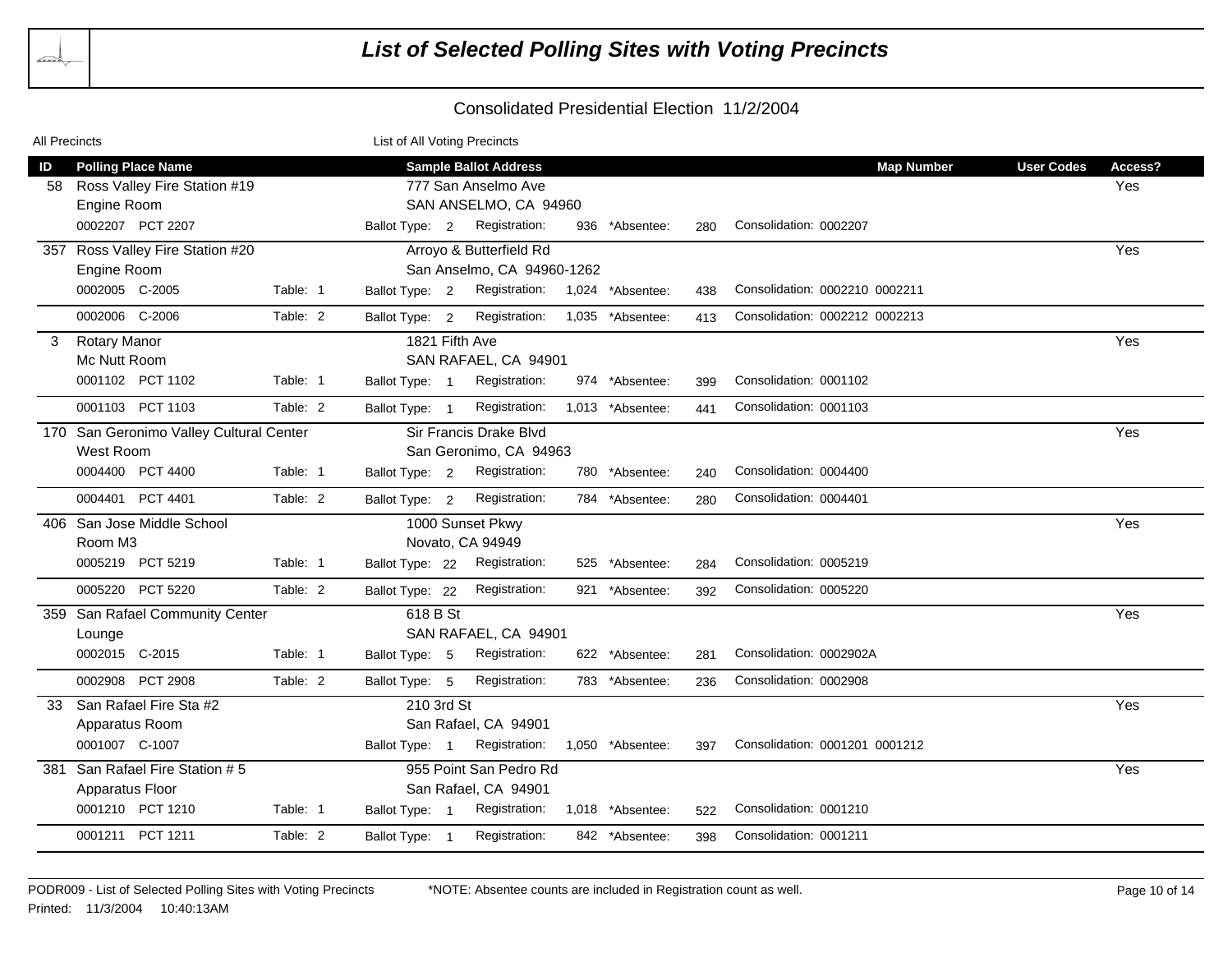| All Precincts |                                       |          | List of All Voting Precincts |                                               |     |                |     |                                |                   |         |
|---------------|---------------------------------------|----------|------------------------------|-----------------------------------------------|-----|----------------|-----|--------------------------------|-------------------|---------|
| ID            | <b>Polling Place Name</b>             |          |                              | <b>Sample Ballot Address</b>                  |     |                |     | <b>Map Number</b>              | <b>User Codes</b> | Access? |
|               | 387 Sausalito City Hall               |          |                              | 420 Litho Street                              |     |                |     |                                |                   | Yes     |
|               | <b>Council Chambers</b>               |          |                              | SAUSALITO, CA 94965                           |     |                |     |                                |                   |         |
|               | 0003105 PCT 3105                      | Table: 1 | Ballot Type: 6               | Registration:                                 |     | 887 *Absentee: | 328 | Consolidation: 0003105         |                   |         |
|               | 0003106 PCT 3106                      | Table: 2 | Ballot Type: 6               | Registration:                                 | 845 | *Absentee:     | 415 | Consolidation: 0003106         |                   |         |
|               | 0003107 PCT 3107                      | Table: 3 | Ballot Type: 6               | Registration:                                 |     | 853 *Absentee: | 335 | Consolidation: 0003107         |                   |         |
|               | 100 Sausalito Woman's Club            |          |                              | 120 Central Ave                               |     |                |     |                                |                   | No.     |
|               | Main Hall                             |          |                              | Sausalito, CA 94965                           |     |                |     |                                |                   |         |
|               | 0003001 C-3001                        |          |                              | Ballot Type: 6 Registration:                  |     | 987 *Absentee: | 396 | Consolidation: 0003100 0003101 |                   |         |
|               | 212 Seventh Day Adventist Church      |          |                              | 495 San Marin Dr                              |     |                |     |                                |                   | Yes     |
|               | Music Room                            |          |                              | Novato, CA 94945-1335                         |     |                |     |                                |                   |         |
|               | 0005209 PCT 5209                      |          |                              | Ballot Type: 22 Registration:                 |     | 857 *Absentee: | 376 | Consolidation: 0005209         |                   |         |
|               | 310 Sewerage Agency Of So Marin       |          |                              | 450 Sycamore Ave                              |     |                |     |                                |                   | Yes     |
|               | Conference Room                       |          |                              | Mill Valley, CA 94941-2232                    |     |                |     |                                |                   |         |
|               | 0003003 C-3003                        |          |                              | Ballot Type: 7 Registration: 1,078 *Absentee: |     |                | 492 | Consolidation: 0003202 0003203 |                   |         |
|               | 123 Shepherd Of Hills Lutheran Church |          |                              | 9 Shepherd Way                                |     |                |     |                                |                   | Yes     |
|               | Narthex                               |          |                              | TIBURON, CA 94920                             |     |                |     |                                |                   |         |
|               | 0003020 C-3020                        | Table: 1 | Ballot Type: 9               | Registration:                                 |     | 705 *Absentee: | 363 | Consolidation: 0003800 0003801 |                   |         |
|               | 0003301 PCT 3301                      | Table: 2 | Ballot Type: 9               | Registration:                                 |     | 889 *Absentee: | 415 | Consolidation: 0003301         |                   |         |
|               | 176 Sinaloa School                    |          |                              | 2045 Vineyard Rd                              |     |                |     |                                |                   | Yes     |
|               | Library                               |          |                              | Novato, CA 94947-3810                         |     |                |     |                                |                   |         |
|               | 0004502 PCT 4502                      |          |                              | Ballot Type: 19 Registration:                 |     | 927 *Absentee: | 413 | Consolidation: 0004502         |                   |         |
|               | 247 Sleepy Hollow Homes Association   |          |                              | 1317 Butterfield Rd                           |     |                |     |                                |                   | Yes     |
|               | Main Room With Fireplace              |          |                              | San Anselmo, CA 94960-1055                    |     |                |     |                                |                   |         |
|               | 0002600 PCT 2600                      | Table: 1 | Ballot Type: 2               | Registration:                                 |     | 655 *Absentee: | 269 | Consolidation: 0002600         |                   |         |
|               | 0002602 PCT 2602                      | Table: 2 | Ballot Type: 2               | Registration:                                 |     | 499 *Absentee: | 234 | Consolidation: 0002602         |                   |         |
| 81            | Sleepy Hollow Presbyterian Church     |          | 100 Tarry Rd                 |                                               |     |                |     |                                |                   | Yes     |
|               | Downstairs Room                       |          |                              | San Anselmo, CA 94960-1066                    |     |                |     |                                |                   |         |
|               | 0002601 PCT 2601                      |          |                              | Ballot Type: 2 Registration:                  |     | 537 *Absentee: | 242 | Consolidation: 0002601         |                   |         |
|               | 311 So Marin Fire Protection Dist     |          | 308 Reed Blvd                |                                               |     |                |     |                                |                   | Yes     |
|               | <b>Training Room</b>                  |          |                              | MILL VALLEY, CA 94941                         |     |                |     |                                |                   |         |
|               | 0003016 C-3016                        |          |                              | Ballot Type: 10 Registration:                 |     | 947 *Absentee: | 424 | Consolidation: 0003701 0003703 |                   |         |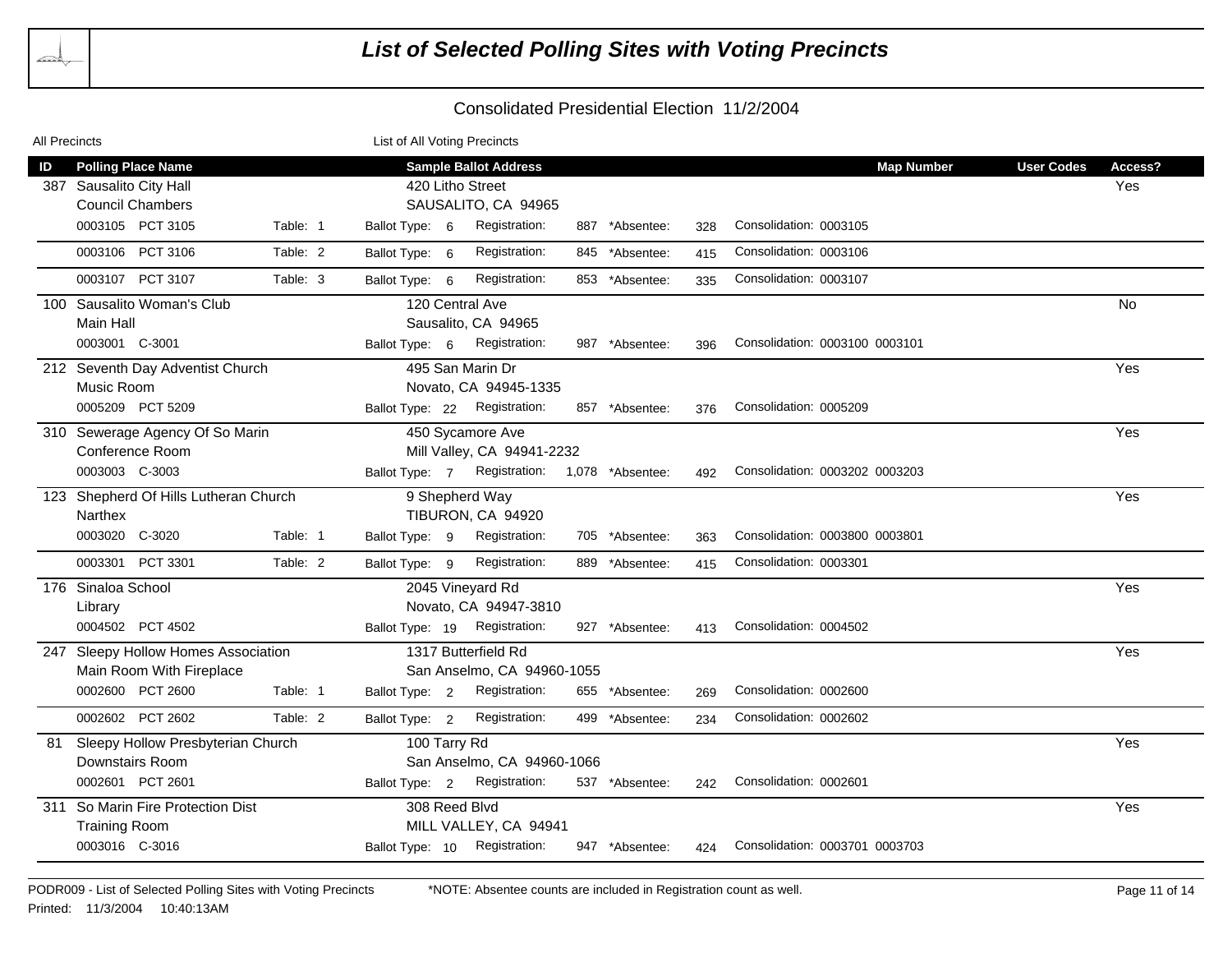| All Precincts |                                                                             |          | List of All Voting Precincts    |                                                                                             |     |                  |     |                                           |                   |                |
|---------------|-----------------------------------------------------------------------------|----------|---------------------------------|---------------------------------------------------------------------------------------------|-----|------------------|-----|-------------------------------------------|-------------------|----------------|
| ID<br>28      | <b>Polling Place Name</b><br>St Luke Presbyterian Church<br>Fellowship Hall |          |                                 | <b>Sample Ballot Address</b><br>10 Bayview Dr<br>SAN RAFAEL, CA 94901                       |     |                  |     | <b>Map Number</b>                         | <b>User Codes</b> | Access?<br>Yes |
|               | 0001010 C-1010                                                              | Table: 1 | Ballot Type: 1                  | Registration:                                                                               |     | 1,049 *Absentee: | 548 | Consolidation: 0001206 0001207            |                   |                |
|               | 0001017 C-1017                                                              | Table: 2 | Ballot Type: 1                  | Registration:                                                                               |     | 815 *Absentee:   | 376 | Consolidation: 0001800 0001801            |                   |                |
| 194           | <b>St Patrick's Church</b><br><b>Healy Hall</b>                             |          |                                 | Magnolia & King Streets<br>Larkspur, CA 94939-1943                                          |     |                  |     |                                           |                   | <b>No</b>      |
|               | 0002108 PCT 2108                                                            | Table: 1 | Ballot Type: 3                  | Registration:                                                                               |     | 856 *Absentee:   | 354 | Consolidation: 0002108                    |                   |                |
|               | 0002109 PCT 2109                                                            | Table: 2 | Ballot Type: 3                  | Registration:                                                                               |     | 574 *Absentee:   | 240 | Consolidation: 0002109                    |                   |                |
|               | 274 St Sebastian's Church<br>Parish Hall                                    |          |                                 | 373 Bon Air Rd<br>KENTFIELD, CA 94904                                                       |     |                  |     |                                           |                   | Yes            |
|               | 0002102 PCT 2102                                                            | Table: 1 | Ballot Type: 2                  | Registration:                                                                               |     | 919 *Absentee:   | 443 | Consolidation: 0002102                    |                   |                |
|               | <b>PCT 2800</b><br>0002800                                                  | Table: 2 | Ballot Type: 2                  | Registration:                                                                               |     | 635 *Absentee:   | 328 | Consolidation: 0002800                    |                   |                |
|               | 0002801 PCT 2801                                                            | Table: 3 | Ballot Type: 2                  | Registration:                                                                               |     | 463 *Absentee:   | 192 | Consolidation: 0002801                    |                   |                |
| 101           | Star Of Sea Catholic Church<br>Parish Hall                                  |          |                                 | 180 Harrison Ave<br>SAUSALITO, CA 94965                                                     |     |                  |     |                                           |                   | Yes            |
|               | 0003002 C-3002                                                              | Table: 1 | Ballot Type: 6                  | Registration:                                                                               |     | 1,000 *Absentee: | 420 | Consolidation: 0003102 0003103            |                   |                |
|               | 0003104 PCT 3104                                                            | Table: 2 | Ballot Type: 6                  | Registration:                                                                               |     | 847 *Absentee:   | 303 | Consolidation: 0003104                    |                   |                |
|               | 168 Stinson Beach Community Center<br><b>Board Room</b><br>0004013 C-4013   |          | 30 Belvedere<br>Ballot Type: 18 | STINSON BEACH, CA 94970<br>Registration:                                                    |     | 533 *Absentee:   | 232 | Consolidation: 0004305B 0004305C 0004305E |                   | <b>No</b>      |
|               | 153 Strawberry Shores Office<br><b>Recreation Room</b><br>0003015 C-3015    |          |                                 | 111 Seminary Dr.<br>MILL VALLEY, CA 94941<br>Ballot Type: 10 Registration: 1,162 *Absentee: |     |                  | 500 | Consolidation: 0003700 0003706            |                   | Yes            |
|               | 342 Tam Valley Community Ctr<br>Main Auditorium Hall                        |          |                                 | 203 Marin Ave<br>Mill Valley, CA 94941-4068                                                 |     |                  |     |                                           |                   | Yes            |
|               | 0003012 C-3012                                                              | Table: 1 | Ballot Type: 7                  | Registration:                                                                               |     | 907 *Absentee:   | 334 | Consolidation: 0003500 0003506            |                   |                |
|               | PCT 3502<br>0003502                                                         | Table: 2 | Ballot Type: 7                  | Registration:                                                                               |     | 844 *Absentee:   | 349 | Consolidation: 0003502                    |                   |                |
|               | PCT 3503<br>0003503                                                         | Table: 3 | Ballot Type: 7                  | Registration:                                                                               | 904 | *Absentee:       | 367 | Consolidation: 0003503                    |                   |                |
|               | 0003507 PCT 3507                                                            | Table: 4 | Ballot Type: 7                  | Registration:                                                                               |     | 775 *Absentee:   | 324 | Consolidation: 0003507                    |                   |                |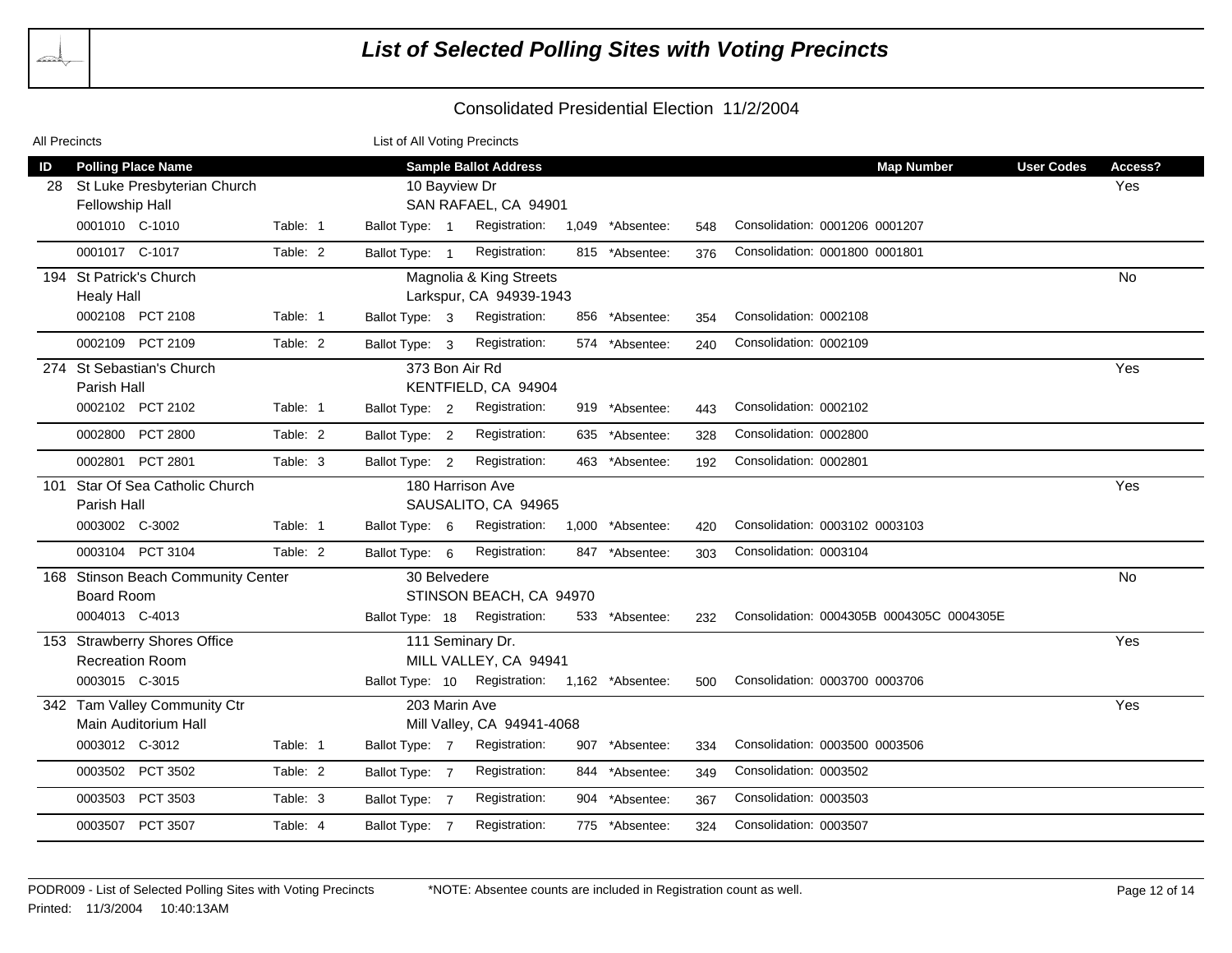| All Precincts |                                     |          | List of All Voting Precincts |                     |                                |  |                |     |                                                                      |                   |           |
|---------------|-------------------------------------|----------|------------------------------|---------------------|--------------------------------|--|----------------|-----|----------------------------------------------------------------------|-------------------|-----------|
| ID            | <b>Polling Place Name</b>           |          |                              |                     | <b>Sample Ballot Address</b>   |  |                |     | <b>Map Number</b>                                                    | <b>User Codes</b> | Access?   |
|               | 206 Tamalpais Creek Retirement Home |          |                              | 853 Tamalpais Ave   |                                |  |                | Yes |                                                                      |                   |           |
|               | <b>Activity Room</b>                |          |                              |                     | NOVATO, CA 94947               |  |                |     |                                                                      |                   |           |
|               | 0005202 PCT 5202                    |          |                              |                     | Ballot Type: 22 Registration:  |  | 562 *Absentee: | 238 | Consolidation: 0005202                                               |                   |           |
|               | 121 The Redwoods                    |          |                              |                     | 40 Camino Alto                 |  |                |     |                                                                      |                   | Yes       |
|               | Auditorium                          |          |                              |                     | MILL VALLEY, CA 94941          |  |                |     |                                                                      |                   |           |
|               | 0003216 PCT 3216                    |          | Ballot Type: 7               |                     | Registration:                  |  | 504 *Absentee: | 274 | Consolidation: 0003216                                               |                   |           |
|               | 260 The Tamalpais                   |          |                              |                     | 501 Via Casitas                |  |                |     |                                                                      |                   | Yes       |
|               | Auditorium                          |          |                              |                     | GREENBRAE, CA 94904            |  |                |     |                                                                      |                   |           |
|               | 0002101 PCT 2101                    |          | Ballot Type: 2               |                     | Registration: 1,084 *Absentee: |  |                | 490 | Consolidation: 0002101                                               |                   |           |
|               | 411 Tiburon Baptist Church          |          |                              |                     | 445 Greenwood Beach Rd         |  |                |     |                                                                      |                   | Yes       |
|               | classroom                           |          |                              |                     | Tiburon, CA 94920              |  |                |     |                                                                      |                   |           |
|               | 0003011 C-3011                      |          | Ballot Type: 9               |                     | Registration:                  |  | 962 *Absentee: | 487 | Consolidation: 0003307B 0003307C                                     |                   |           |
|               | 122 Tiburon Baptist Church          |          |                              |                     | 445 Greenwood Beach Rd         |  |                |     |                                                                      |                   | Yes       |
|               | Conference Room                     |          |                              |                     | TIBURON, CA 94920              |  |                |     |                                                                      |                   |           |
|               | 0003018 C-3018                      | Table: 1 | Ballot Type: 10              |                     | Registration:                  |  | 546 *Absentee: | 226 | Consolidation: 0003704A 0003704B 0003704C 0003704E 0003704F 0003704G |                   |           |
|               | 0003303 PCT 3303                    | Table: 2 | Ballot Type: 9               |                     | Registration:                  |  | 658 *Absentee: | 274 | Consolidation: 0003303                                               |                   |           |
|               | 335 Tiburon Town Hall               |          |                              |                     | 1505 Tiburon Blvd              |  |                |     |                                                                      |                   | Yes       |
|               | <b>Council Chambers</b>             |          |                              | Tiburon, CA 94920   |                                |  |                |     |                                                                      |                   |           |
|               | 0003304 PCT 3304                    | Table: 1 | Ballot Type: 9               |                     | Registration:                  |  | 916 *Absentee: | 443 | Consolidation: 0003304                                               |                   |           |
|               | PCT 3305<br>0003305                 | Table: 2 | Ballot Type: 9               |                     | Registration:                  |  | 867 *Absentee: | 378 | Consolidation: 0003305                                               |                   |           |
|               | 0003306 PCT 3306                    | Table: 3 | Ballot Type: 9               |                     | Registration:                  |  | 624 *Absentee: | 295 | Consolidation: 0003306                                               |                   |           |
|               | 407 Tomales Regional History Center |          |                              | 26701 State Route 1 |                                |  |                |     | Yes                                                                  |                   |           |
|               |                                     |          |                              |                     | Tomales, CA 94971-0262         |  |                |     |                                                                      |                   |           |
|               | 0004101 PCT 4101                    |          | Ballot Type: 5               |                     | Registration:                  |  | 637 *Absentee: | 327 | Consolidation: 0004101                                               |                   |           |
| 26            | <b>Trinity Community Church</b>     |          |                              |                     | 1675 Grand Ave                 |  |                |     |                                                                      |                   | <b>No</b> |
|               | Fireside Room                       |          |                              |                     | SAN RAFAEL, CA 94901           |  |                |     |                                                                      |                   |           |
|               | 0001009 C-1009                      |          | Ballot Type: 1               |                     | Registration:                  |  | 962 *Absentee: | 427 | Consolidation: 0001204 0001205                                       |                   |           |
|               | 374 United Methodist Church         |          |                              |                     | 1473 South Novato Blvd         |  |                |     |                                                                      |                   | Yes       |
|               | Social Hall                         |          | NOVATO, CA 94947             |                     |                                |  |                |     |                                                                      |                   |           |
|               | 0005211 PCT 5211                    | Table: 1 | Ballot Type: 22              |                     | Registration:                  |  | 798 *Absentee: | 294 | Consolidation: 0005211                                               |                   |           |
|               | 0005214 PCT 5214                    | Table: 2 | Ballot Type: 22              |                     | Registration:                  |  | 976 *Absentee: | 472 | Consolidation: 0005214                                               |                   |           |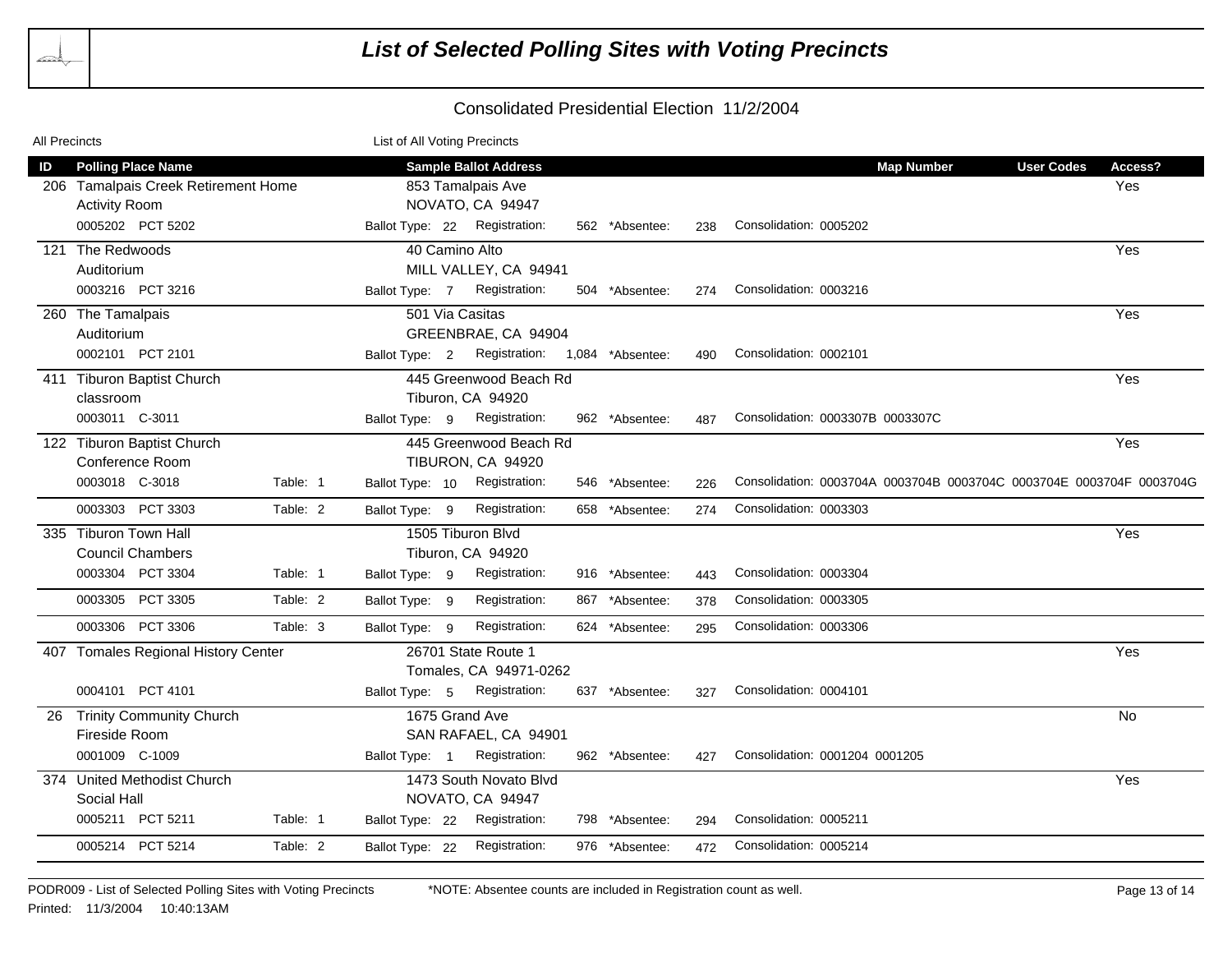| <b>All Precincts</b> |                                                |                            | List of All Voting Precincts |                 |                    |                              |     |                  |     |                                           |                   |         |
|----------------------|------------------------------------------------|----------------------------|------------------------------|-----------------|--------------------|------------------------------|-----|------------------|-----|-------------------------------------------|-------------------|---------|
| ID                   | <b>Polling Place Name</b>                      |                            |                              |                 |                    | <b>Sample Ballot Address</b> |     |                  |     | <b>Map Number</b>                         | <b>User Codes</b> | Access? |
|                      | 0005218 PCT 5218                               | Table: 3                   |                              | Ballot Type: 22 |                    | Registration:                |     | 1,015 *Absentee: | 437 | Consolidation: 0005218                    |                   |         |
| 35                   | Venetia Oaks                                   |                            |                              |                 |                    | 263 N San Pedro Rd           |     |                  |     |                                           |                   | Yes     |
|                      | San Rafael, CA 94903<br><b>Recreation Room</b> |                            |                              |                 |                    |                              |     |                  |     |                                           |                   |         |
|                      | 0001012 C-1012                                 | Table: 1                   |                              | Ballot Type: 1  |                    | Registration:                |     | 908 *Absentee:   | 394 | Consolidation: 0001501 0001502            |                   |         |
|                      | 0001500 PCT 1500                               | Table: 2                   |                              | Ballot Type: 1  |                    | Registration:                |     | 771 *Absentee:   | 358 | Consolidation: 0001500                    |                   |         |
|                      | 100 Thorndale Dr<br>Villa Marin                |                            |                              |                 |                    |                              |     |                  |     |                                           |                   | Yes     |
|                      | SAN RAFAEL, CA 94903<br>Card Room              |                            |                              |                 |                    |                              |     |                  |     |                                           |                   |         |
|                      | 0001110 PCT 1110                               |                            |                              | Ballot Type: 1  |                    | Registration:                |     | 414 *Absentee:   | 246 | Consolidation: 0001110                    |                   |         |
| 55                   | Wade Thomas School<br>Ross At Kensington       |                            |                              |                 |                    |                              |     |                  |     |                                           |                   | Yes     |
|                      | Multipurpose Room                              | San Anselmo, CA 94960-2941 |                              |                 |                    |                              |     |                  |     |                                           |                   |         |
|                      | 0002003 C-2003                                 | Table: 1                   |                              | Ballot Type: 2  |                    | Registration:                | 999 | *Absentee:       | 406 | Consolidation: 0002202 0002204            |                   |         |
|                      | PCT 2201<br>0002201                            | Table: 2                   |                              | Ballot Type: 2  |                    | Registration:                | 604 | *Absentee:       | 219 | Consolidation: 0002201                    |                   |         |
| 161                  | Wild Horse Valley Clubhouse                    | 110 Wild Horse Valley Dr   |                              |                 |                    |                              |     |                  |     |                                           | Yes               |         |
| NOVATO, CA 94947     |                                                |                            |                              |                 |                    |                              |     |                  |     |                                           |                   |         |
|                      | 0004007 C-4007                                 |                            |                              | Ballot Type: 15 |                    | Registration:                |     | 1,004 *Absentee: | 442 | Consolidation: 0004202 0004203            |                   |         |
|                      | 172 Woodacre Improvement Club                  |                            |                              |                 | 1 Garden Way       |                              |     |                  |     |                                           | Yes               |         |
|                      | Large Room                                     |                            |                              |                 | WOODACRE, CA 94973 |                              |     |                  |     |                                           |                   |         |
|                      | 0004016 C-4016                                 | Table: 1                   |                              | Ballot Type: 2  |                    | Registration:                | 628 | *Absentee:       | 231 | Consolidation: 0004402A 0004402B 0004402C |                   |         |
|                      | PCT 4403<br>0004403                            | Table: 2                   |                              | Ballot Type: 2  |                    | Registration:                | 544 | *Absentee:       | 197 | Consolidation: 0004403                    |                   |         |

**Total Selected Poll Sites: 112**

**Total Selected Voting Precincts 185**